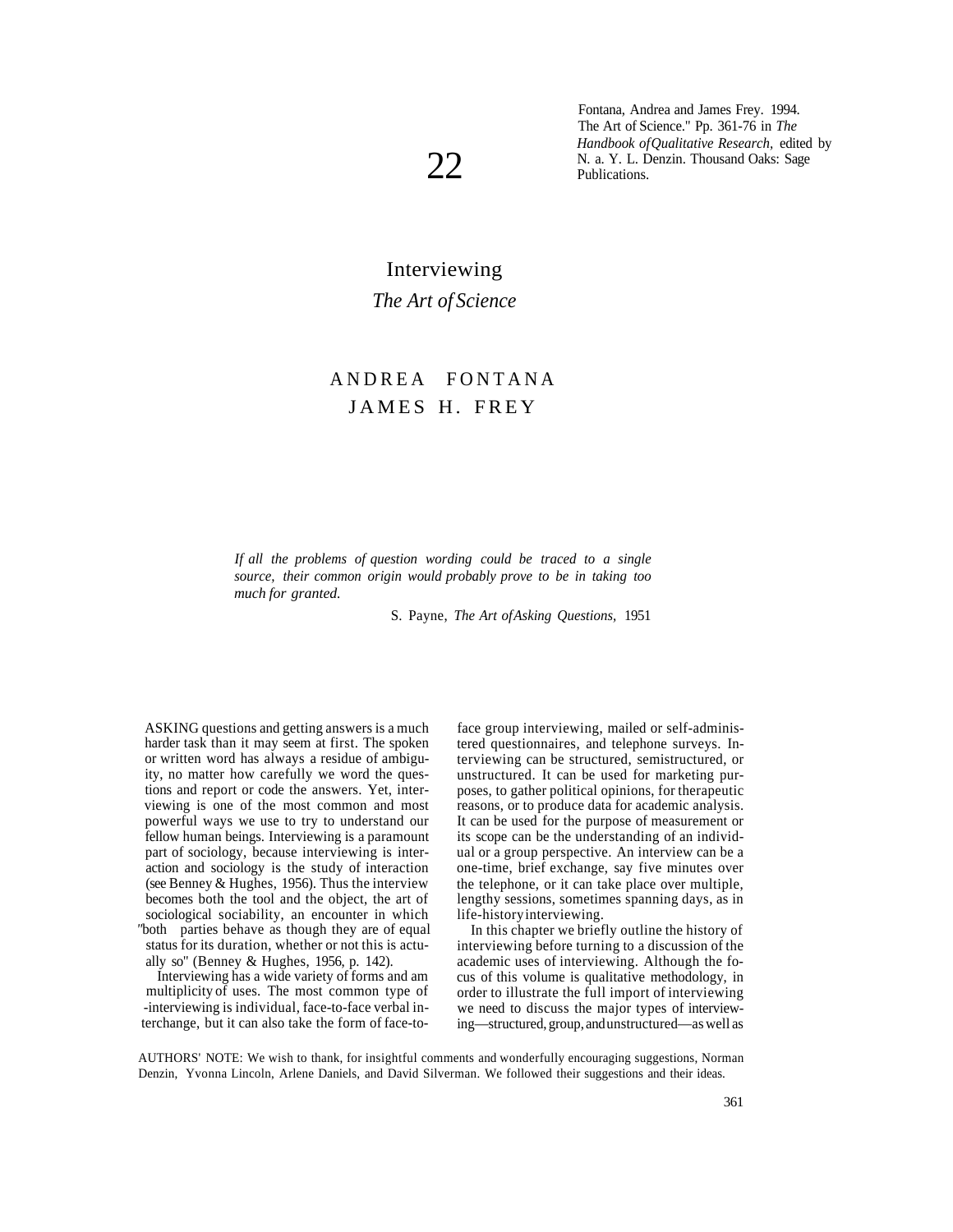other ways to conduct interviews. Next, we address in detail the various elements of qualitative interviewing. We then discuss some problems of gender as it relates to interviewing, as well as issues of interpretation and reporting. Finally, we broach some considerations related to ethical issues.

## **The History of Interviewing**

Some form or another of interviewing has been with us for a very long time, as even ancient Egyptians conducted censuses of their population (Babbie, 1992). In recent times, the tradition of interviewing has been twofold. Interviewing found great popularity and widespread use in clinical diagnosis and counseling, where the concern was on the quality of the response, and later, during World War I, interviewing came to be widely employed in psychological testing, with an emphasis on measurement (Maccoby & Maccoby, 1954).

The individual generally credited with being the first to develop a social survey relying on interviewing was Charles Booth (see Converse, 1987). In 1886, Booth embarked on a comprehensive survey of the economic and social conditions of the people of London; this survey was later published as *Life and Labour of the People in London* (1902-1903). In this early study, Booth embodied what were to become separate interviewing methods; he not only implemented survey research but triangulated his work by relying on unstructured interviews and ethnographic observations:

The data were checked and supplemented by visits to many neighborhoods, streets and homes, and by conferences with various welfare and community leaders. From time to time Booth lived as a lodger in districts where he was not known, so that he could become more intimately acquainted with the lives and habits of the poorer classes. (Parten, 1950, pp. 6-7)

Many other surveys of London and other English cities followed, patterned after Booth's example. In the United States similar work ensued. Among others, an 1885 study attempted to do in Chicago what Booth had done in London (see Converse, 1987) and, in 1896, admittedly following Booth's lead, the American sociologist W. E. B. Du Bois studied the black population of Philadelphia (see Du Bois, 1899). Surveys of cities and small towns followed; most notable among them were R. S. Lynd and H. M. Lynd's *Middletown* (1929) and *Middletown in Transition* (1937).

Opinion polling was another early form of interviewing. Some took place well before the turn of the century, but this form really came into it own in 1935 with the founding of the American Institute of Public Opinion by George Gallup Preceding Gallup, both in psychology and in sociology, in the 1920s there was a movement toward the study (and usually measurement) of attitudes. W. I. Thomas and Florian Znaniecki used the documentary method to introduce the study of attitudes in social psychology. Thomas's influence, along with that of Robert Park, sparked a number of community studies at the University of Chicago that came to be known collectively as the works of the Chicago school. Although researchers from the Chicago school are reputed to have used the ethnographic method in their inquiries, some scholars disagree and have noted that many of the Chicago school studies lacked the analytic component of modern-day ethnography and thus are, at best, "first hand descriptive studies" (Harvey, 1987, p. 50). Regardless of the correct label for the Chicagoans' fieldwork, they clearly relied on a combination of observation, personal documents, and informal interviews in their studies. Interviews were especially in evidence in the work of Thrasher (1927), who, in his study of gang members, relied primarily on about 130 qualitative interviews, and in that of Nels Anderson (1923), whose classic study of hoboes relied on informal, in-depth conversations.

While it was left to Howard Becker and Everett Hughes to formalize and give impetus to sociological ethnography in the 1950s and 1960s, interviewing began to lose both the eclectic flavor given to it by Charles Booth and the qualitative accent of the Chicagoans. Understanding gang members or hoboes through interviews lost importance; what became relevant was the use of interviewing in survey research as a tool to quantify data. This was not new; opinion polls and market research had been doing it for years. But during World War II there was a tremendous increase in survey research, as the U.S. armed forces hired great numbers of sociologists as survey researchers. More than half a million American soldiers were interviewed in one manner or another (Young, 1966), and their mental and emotional lives were reported in a four-volume survey, *Studies in Social Psychology in World War II.* The research for the first two volumes of this study, titled *The American Soldier,* was directed by Samuel Stouffer. This work had tremendous impact and led the way to a widespread use of systematic survey research.

What was new, however, was that quantitative survey research was to move into academia and come to dominate sociology for the next three decades. An Austrian immigrant, Paul Lazarsfeld, spearheaded this move. He welcomed *The*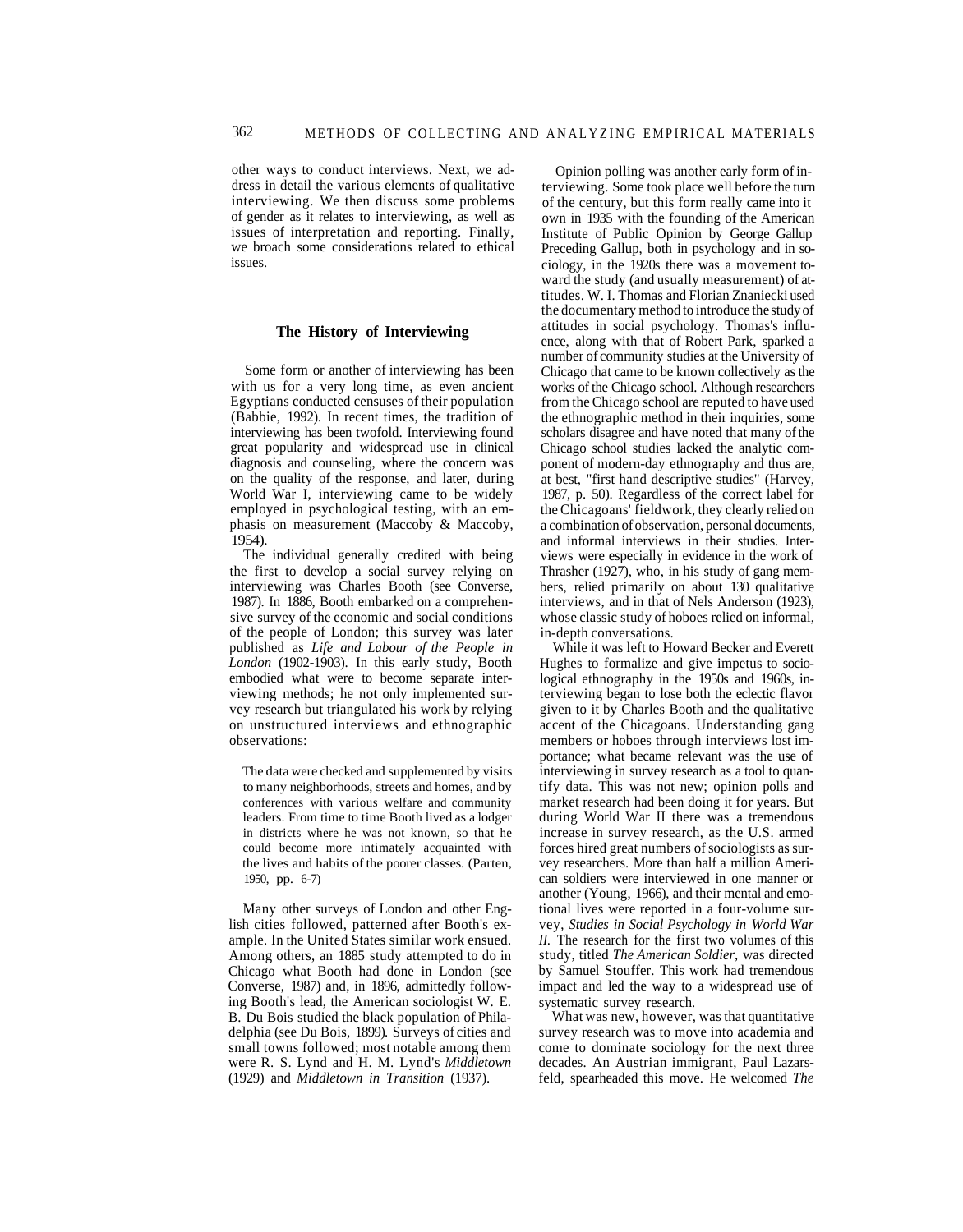*American Soldier* with great enthusiasm. In fact, Robert Merton and Lazarsfeld (1950) edited a book of reflections on *The American Soldier.* Lazarsfeld moved to Columbia in 1940, taking with him his market research and other applied grants, and became instrumental in the directing of the Bureau of Applied Social Research. Two other "survey organizations" were also formed: In 1941, Harry Field began the National Opinion Research Center, first at Denver and then at Chicago; and in 1946, Likert and his group founded the Survey Research Center at Michigan.

Academia at the time was dominated by theoretical concerns, and there was some resistance to this applied, numerically based, kind of sociology. Sociologists and other humanists were critical of Lazarsfeld and the other survey researchers. Herbert Blumer, C. Wright Mills, Arthur Schlesinger, Jr., and Pitirin Sorokin, among others, voiced their displeasure, as reported by Converse (1987):

- Sorokin: "The new emphasis on quantitative work was obsessive, and he called the new practitioners 'quantophrenics'—with special reference to Stouffer and Lazarsfeld" (p. 253).
- Mills: "Those in the grip of the methodological inhibition often refuse to say anything about modern society unless it has been through the fine little mill of the Statistical Ritual" (p. 252).
- Schlesinger: "[They are] social relations hucksters" (p. 253).

But the survey researchers had powerful allies also, such as Merton, who joined the Survey Center at Columbia in 1943, and government monies were becoming increasing available for survey research. The 1950s saw the growth of survey research in the universities and a proliferation of survey research texts. Gradually, survey research increased its domain over sociology, culminating in 1960 with the election of Lazarsfeld to the presidency of the American Sociological Association. Ine methodological dominance of survey research continued unabated through the 1970s and 1980s and into the 1990s, although other methods began

to erode the prominence of survey research. Qualitative interviewing continued to be practiced, hand in hand with participant observation methods but it too assumed some of the quantifi-

able scientific rigor that so preoccupied survey research. This was especially visible in grounded theorry (Glaser & Strauss, 1967), with its painstaking emphasis on coding data, and in ethnometho-

dology, with its quest for invariant properties of social action (Cicourel, 1970), albeit ethnomethodology was critical of interviewing and its as-

sumptions, especially the fact that interactants act "as if they understand each other, while instead relying on glosses to "fill gaps" in understanding (Cicourel, 1964; Garfinkel, 19.67). Other qualitative researchers suggested variations. John Lofland (1971) criticized grounded theory for paying little attention to data gathering techniques; Jack Douglas (1985) suggested lengthy, existential one-on-one interviews lasting one or more days; and James Spradley (1980) stressed the importance of sequencing in both ethnographic observation and ethnographic interviewing.

Recently, postmodernist ethnographers have concerned themselves with some of the assumptions and moral problems present in interviewing and with the controlling role of the interviewer. These concerns have led to new directions in qualitative interviewing, focusing on increased attention to the voices and feelings of the respondents (Marcus *&* Fischer, 1986) and the interviewer-respondent relation (Crapanzano, 1980). The importance of the researcher's gender in interviewing (Gluck & Patai, 1991) has also come to the fore in feminist/postmodernist studies, as has the issue of race (Stanfield, 1985). Both have further problematized concerns about membership and understanding in interviewing. On a less positive note, it must be mentioned that the interview has become a commodity in popular culture (and sports). Thus celebrities such as Bob Dylan and John Lennon (Wenner, 1992) or Charles Barkley (Montville, 1993) become objectified, living (or dead but nostalgic) commodities in a media market.

## **Structured Interviewing**

*Structured interviewing* refers to a situation in which an interviewer asks each respondent a series of preestablished questions with a limited set of response categories. There is generally little room for variation in response except where an infrequent open-ended question may be used. The responses are also recorded by the interviewer according to a coding scheme that has already been established by the project director or research supervisor. The interviewer controls the pace of the interview by treating the questionnaire as if it were a theatrical script to be followed in a standardized and straightforward manner. Thus all respondents receive the same set of questions, asked in the same order or sequence, by an interviewer who has been trained to treat every interview situation in a like manner. There is very little flexibility in the way questions are asked or answered in the structured interview setting. Instructions to interviewers often include some of the following guidelines: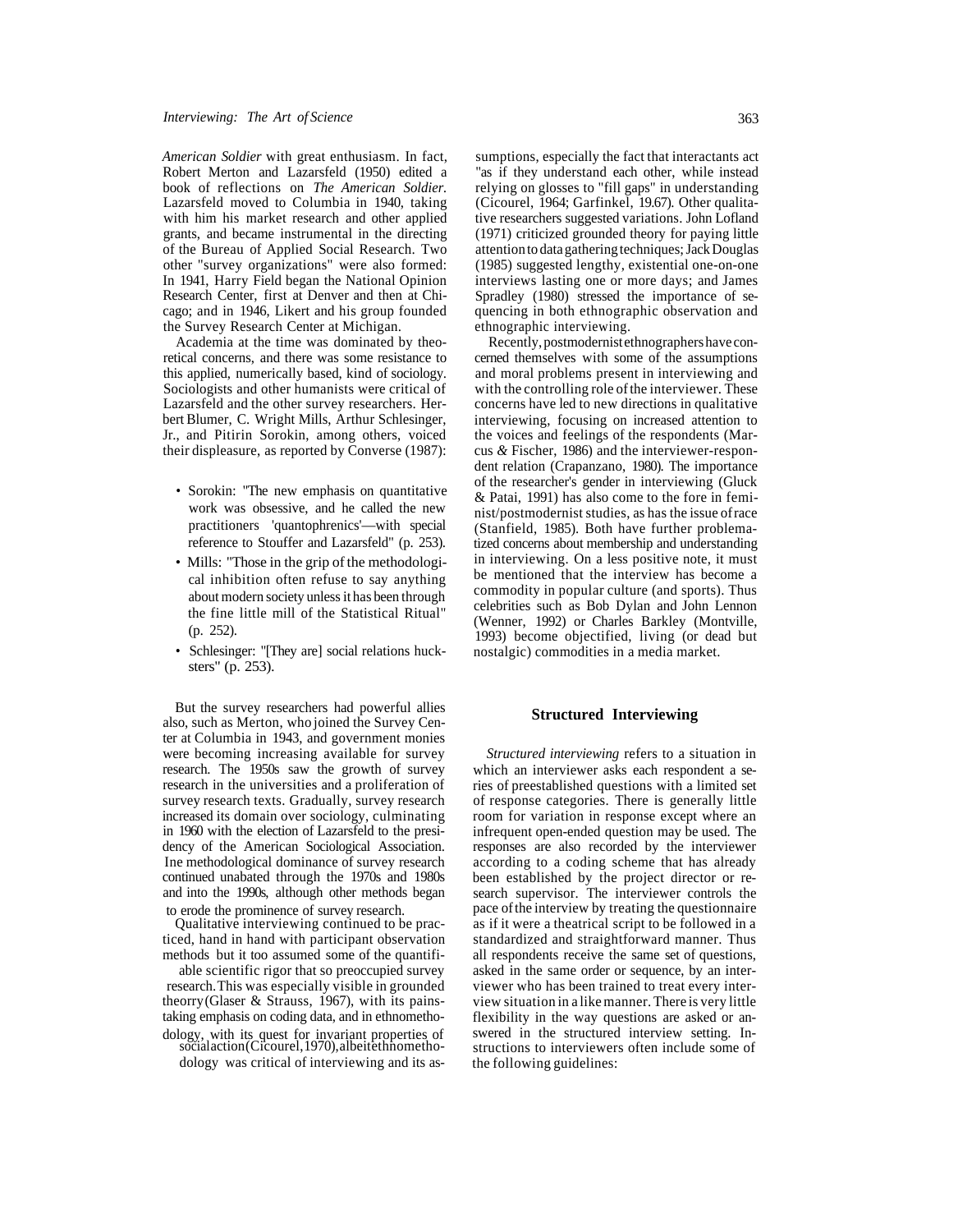- Never get involved in long explanations of the study; use standard explanation provided by supervisor.
- Never deviate from the study introduction, sequence of questions, or question wording.
- Never let another person interrupt the interview; do not let another person answer for the respondent or offer his or her opinions on the question.
- Never suggest an answer or agree or disagree with an answer. Do not give the respondent any idea of your personal views on the topic of the question or survey.
- Never interpret the meaning of a question; just repeat the question and give instructions or clarifications that are provided in training or by supervisors.
- Never improvise, such as by adding answer categories, or make wording changes.

Interviews by telephone, face-to-face interviews in households, intercept interviews in shopping malls and parks, or the interviews generally associated with survey research are most likely to be included in this category.

This interview context calls for the interviewer to play a neutral role, never interjecting his or her opinions of the respondent's answers. The interviewer is to establish what has been called "balanced rapport"; he or she must be, on the one hand, casual and friendly but, on the other hand, directive and impersonal. The interviewer must perfect a style of "interested listening" that rewards the respondent's participation but does not evaluate the responses (Converse & Schuman, 1974).

The guidelines set forth above are intended to produce an ideal interview, but in practice this does not happen. Errors occur, and they commonly evolve from three sources: (a) respondent behavior, as when the respondent gives a "socially desirable" response to please the interviewer or omits relevant information to hide something from the interviewer (Bradburn, 1983); (b) the type of questionnaire (face-to-face or telephone) or the wording of the questions; and (c) an interviewer with flawed questioning techniques, or who changes the wording of the interview (Bradburn, Sudman, & Associates, 1979; Frey, 1989; Peneff, 1988).

The predetermined nature of structured interviewing is aimed at minimizing errors. However, structured interviewers are aware that interviews take place in a social interaction context, and they are influenced by that context. As Converse and Schuman (1974) observe, "There is no single interview style that fits every occasion or all respondents" (p. 53). This means that interview ers must be aware of respondent differences an must be flexible enough to make proper adjus ments for unanticipated developments.

It is not enough to understand the mechanics  $\epsilon$ interviewing; it is also important to understan the respondent's world and forces that might stime late or retard response (Kahn & Cannell, 1957 Still, the structured interview proceeds under stimulus-response format, assuming that if que: tions (previously determined to elicit adequat indicators of the variable under examination) at phrased correctly, the respondent will answer the truthfully. Such an interviewing style often elicirational responses, but it overlooks or inadequatel assesses the emotional dimension.

## **Group Interviews**

There is a developing form of interviewing the can be implemented in structured, semistructured or unstructured format and that is gaining som popularity among social scientists. It is the grou interview, or the systematic questioning of sev eral individuals simultaneously in formal or in formal settings (Frey & Fontana, in press). Th use of the group interview is not meant to replace individual interviewing, but it is an option the deserves consideration because it can provide a other level of data gathering or a perspective c the research problem not available through ind vidual interviews.

Group interviewing has ordinarily been assoc ated with marketing research, where the "focugroup" has been used for some time to gathe consumer opinions on product characteristics, a vertising themes, and service delivery. This fo mat has also been used to a considerable exter by political parties and candidates who are inteested in voter reactions to issues and policies. Th group interview has also been used in sociolog cal research. Bogardus (1926) used groups to te his social distance scale, Zuckerman (1972) inte viewed Nobel laureates, Thompson and Demerat (1952) looked at management problems in the military, Morgan and Spanish (1984) studied heal issues, and Merton and his associates studied th impact of propaganda using group interviews. I fact, Merton, Fiske, and Kendall (1956) coint the term "focus group" to apply to a situation: which the interviewer asks group members ver specific questions about a topic after considerab research has already been completed. There some evidence that established anthropologis such as Malinowski used this technique, evt though it was not reported (Frey & Fontana, 1991 Blumer (1969) also notes the importance of inte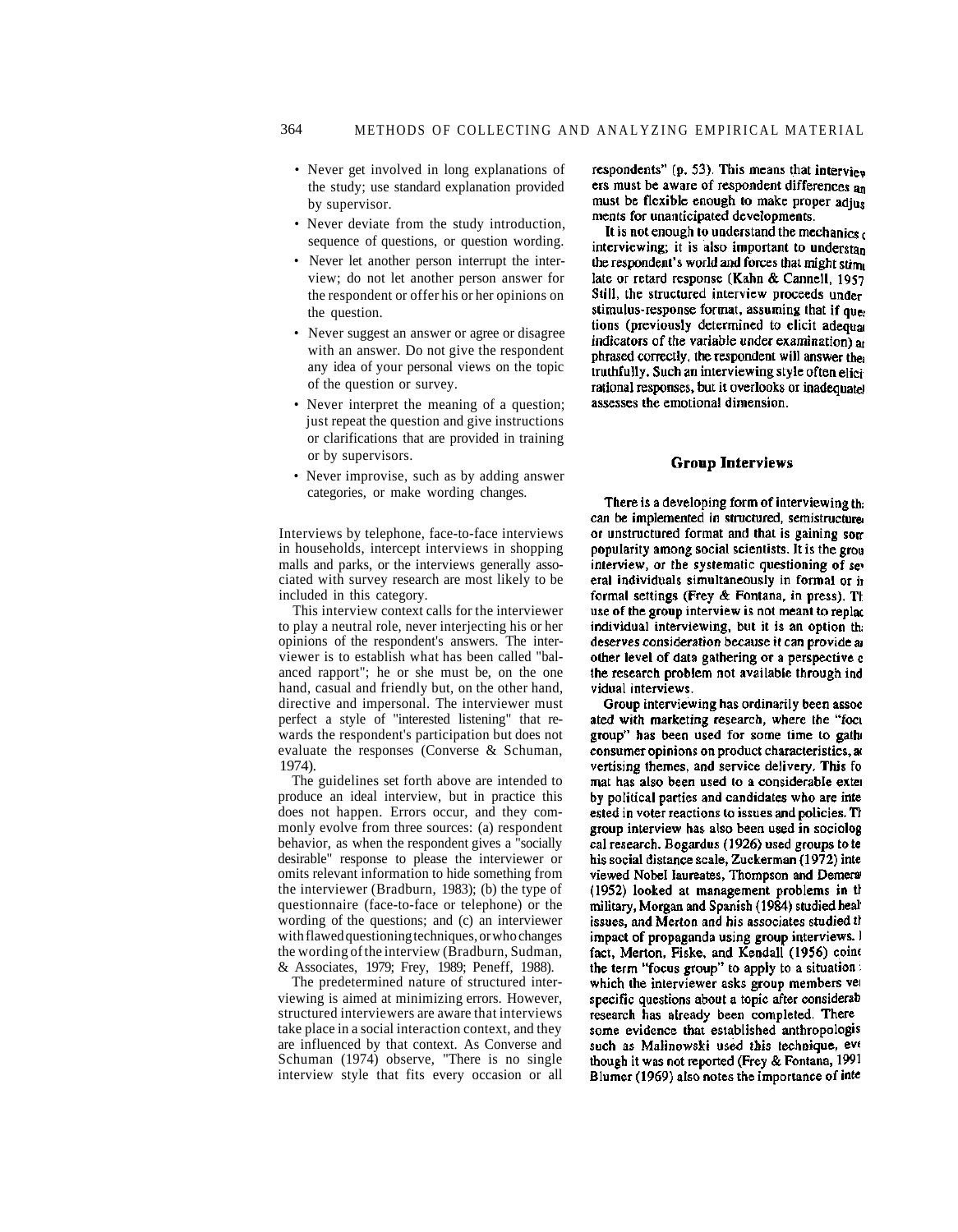# Interviewing: The Art of Science

|                                                                                 | TABLE $22.1$ Type of Oroup and the                             |                                                                      |                                                                    |                                                                                                                  |
|---------------------------------------------------------------------------------|----------------------------------------------------------------|----------------------------------------------------------------------|--------------------------------------------------------------------|------------------------------------------------------------------------------------------------------------------|
|                                                                                 | Setting                                                        | Role of Interviewer                                                  | Question Format                                                    | Purpose                                                                                                          |
| Type<br>Focus group<br>Brainstorming<br>Nominal/Delphi formal<br>Field, natural | formal-preset<br>formal or informal<br>informal<br>spontaneous | directive<br>nondirective<br>directive<br>moderately<br>nondirective | structured<br>very unstructured<br>structured<br>very unstructured | exploratory pretest<br>exploratory<br>pretest exploratory<br>exploratory<br>phenomenological<br>phenomenological |
| Field, formal                                                                   | preset, but in field                                           | somewhat directive                                                   | semistructured                                                     |                                                                                                                  |

 $\sim$  of Group Interviews and Dimensions

SOURCE: Frey and Fontana (in press).

viewing a select group; he mentions "seeking parviewing a select group; ne members and who are<br>ticipants ... who are acute observers and who are ticipants ... who are acute observers and weh indi-<br>well informed.... A small number of such and rewell informed.... A small number of such and re-<br>viduals brought together as a discussion and reviduals brought together as a discussion and times over<br>source group, is more valuable many times over than any representative sample" (p. 41). Blumer than any representative sample<br>(1967) used this method in the Oakland drug<br>the sample in centeral are study. Today, group interviews in general are study. Today, group interviews in genericially designated "focus group" interviews, generically designated Tocus group interviewing<br>even though there is considerable variation in the even though there is considerable.

tures and types of group much views.<br>The group interview is essentially a qualitative The group interview is essentially a quality data gathering technique that finds the interviewer/ moderator directing the interaction and inquiry in a very structured or very unstructured manner,<br>a very structured or very unstructured manner, a very structured or very unstructured the depending on the interview's purpose. For independing on the interview s purpose.<br>stance, the purpose may be exploratory; the restatute, the purpose half of the searcher to test a methodological technique, to try out a definition of a research problem, or to identify key informants. An extension of the exploratory intent is the use of the group interview for the purpose of pretesting questionnaire wording, measgrapose of preasants questions are survey design. This is now quite common in survey research (Desvousges & Frey, 1989). Group interviews can also be used for triangulation (Denzin, 1989b) purposes or employed in conjunction with other data gathering techniques. Finally, phenomenological purposes are served where group interviews are conducted in an unstructured way in the field. Table 22.1 compares the types of group interviews on various dimensions.

The skills required of a group interviewer are not significantly different from those needed by an interviewer of individuals. The interviewer must be flexible, objective, empathic, persuasive, a good listener, and so on. But the group does present some unusual problems. Merton et al. (1956) note three specific skills needed by the group interviewer: First, the interviewer must keep one person or a small coalition of persons from dominating the group; second, he or she must cacourage recalcitrant respondents to participate; and third, he or she must obtain responses from

the entire group to ensure the fullest possible coverage of the topic. In addition, the interviewer must balance the directive interviewer role with the role of moderator, which calls for the management of the dynamics of the group being interviewed: "The group interviewer must simultaneously worry about the script of questions and be sensitive to the evolving patterns of group interaction" (Frey & Fontana, in press).

The group interview has the advantages of being inexpensive, data rich, flexible, stimulating to respondents, recall aiding, and cumulative and elaborative, over and above individual responses. This type of interview is not, however, without problems. The emerging group culture may interfere with individual expression, the group may be dominated by one person, the group format makes it difficult to research sensitive topics, "groupthink" is a possible outcome, and the requirements for interviewer skills are greater because of group dynamics. Nevertheless, the group interview is a viable option for both qualitative and quantitative research.

## **Unstructured Interviewing**

Unstructured interviewing provides a greater breadth than the other types, given its qualitative nature. In this section we will discuss the traditional type of unstructured interview: the openended ethnographic (in-depth) interview. Many qualitative researchers differentiate between indepth (or ethnographic) interviewing and participant observation. Yet, as Lofland (1971) points out, the two go hand in hand, and many of the data gathered in participant observation come from informal interviewing in the field. Consider the following report, from Malinowski's (1989) diary:

Saturday 8 [December 1917]. Got up late, felt rotten, took enema. At about 1 I went out; I heard cries; [people from] Kapwapu were bringing *uri*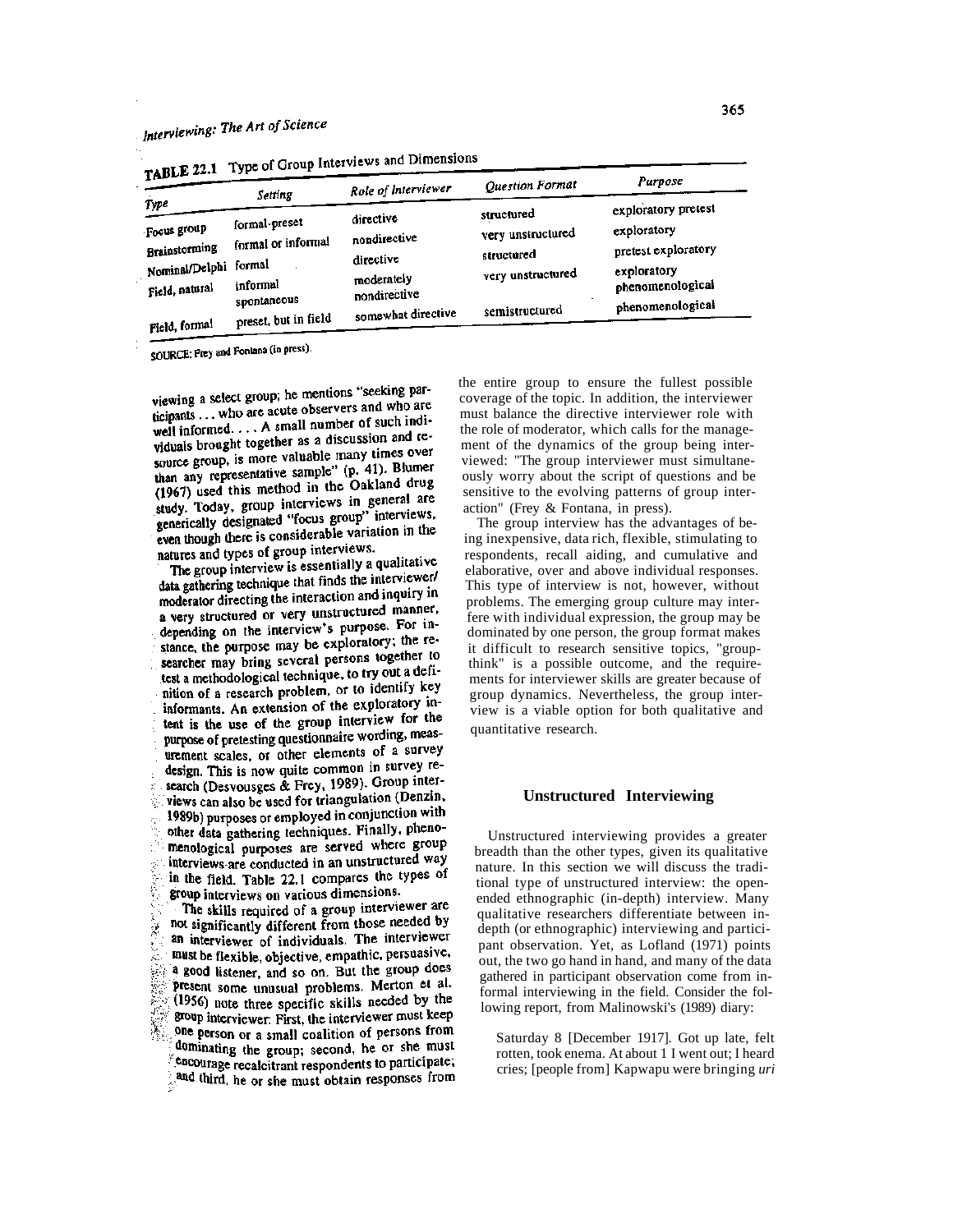to Teyava. I sat with the natives, talked, took pictures. Went back. Billy corrected and supplemented my notes about *wasi.* At Teyava, an old man talked a great deal about fishes, but I did not understand him too well. Then we moved to his *bwayama.* Talked about *lili'u.* They kept questioning me about the war—In the evening I talked to the policeman about *bwaga'u, lili'u* and *yoyova.* I was irritated by their laughing. Billy again told me a number of interesting things. Took quinine and calomel, (p. 145)

Malinowski's "day in the field" shows how very important unstructured interviewing is in conducting fieldwork and clearly illustrates the difference between structured and unstructured interviewing. Malinowski has some general topics he wishes to know about, but he does not use closed-ended questions or a formal approach to interviewing. What's more, he commits (as most field-workers do) what structured interviewers would see as two "capital offenses": (a) He answers questions asked by the respondents, and (b) he lets his personal feelings influence him (as all field-workers do), and thus deviates from the "ideal" of a cool, distant, and rational interviewer.

Malinowski's example captures the differences between structured and unstructured interviewing. The former aims at capturing precise data of a codable nature in order to explain behavior within preestablished categories, whereas the latter is used in an attempt to understand the complex behavior of members of society without imposing any a priori categorization that may limit the field of inquiry. Indeed, Malinowski goes beyond any form of interviewing; he "immerses" himself in the native culture, letting it soak in by his mere interacting with the natives and "being there."

Spradley (1979) describes the following interviewer-respondent interaction, which would be unthinkable in traditional sociological circles yet is the very essence of unstructured interviewing—the establishment of a human-to-human relation with the respondent and the desire to *understand* rather than to *explain:*

Presently she smiled, pressed her hand to her chest, and said: "Tsetchwe." It was her name. "Elizabeth," I said, pointing to myself. "Nisabe," she answered. . . . Then, having surely suspected that I was a woman, she put her hand on my breast gravely, and, finding out that I was, she touched her own breast. Many Bushmen do this; to them all Europeans look alike. "Tasu si" (women), she said. Then after a moment's pause Tsetchwe began to teach me. (pp. 3-4)

Spradley goes on to discuss all the things an interviewer learns from the natives about them, their culture, their language, their ways of li Although each and every study is different, the are some of the basic elements of unstructur interviewing. These elements have been discuss in detail elsewhere, and we need not elabor; upon them too much (for detailed accounts) unstructured interviewing, see, among others, Ada-& Preiss, 1960; Denzin, 1989b; Lofland, 197 Spradley, 1979). Here we provide brief synopsi please remember that they are presented as he ristic devices, as every study uses slightly diff. ent elements and often in different combination

## **Accessing the Setting**

How do we "get in"? This of course varies  $w_1$ the group one is attempting to study. One m have to disrobe and casually stroll in the nude doing a study of nude beaches (Douglas &  $R_i$ mussen, 1977), or one may have to buy a hu motorcycle and frequent seedy bars in certa locations if attempting to befriend and study t Hell's Angels (Thompson, 1985). The differe ways and attempts to "get in" vary tremendous. but they all share the common goal of gaini access to the setting. Sometimes there is no s ting per se, as when one of the authors (Fontar 1977) attempted to study poor elderly on t streets and had to gain access anew with ea interviewee.

## Understanding the Language and Culture of the Respondents

Irwin Deutscher (1968) wrote a seminal artic on problems of language (lexicon, syntax, a phoneme) and meaning. To emphasize and clari some of the problematics of language, Deutsch addressed the difficult task of asking questio cross-culturally.

Rosalie Wax (1960) gives perhaps the mo poignant description available of learning the la guage and culture of the respondents in her stu of "disloyal" Japanese in concentration camps the United States between 1943 and 1945. S had to overcome a number of language and c tural problems in her study. Respondents may fluent in the language of the interviewer, but the are different ways of saying things, and, index certain things should not be said at all, linki language and cultural manifestations. Wax (196) makes this point:

I remarked that I would like to see the letter. T silence that fell on the chatting group was almo palpable, and the embarrassment of the hosts w painful to see. The faux pas was not asking to ! a letter, for letters were passed about rather free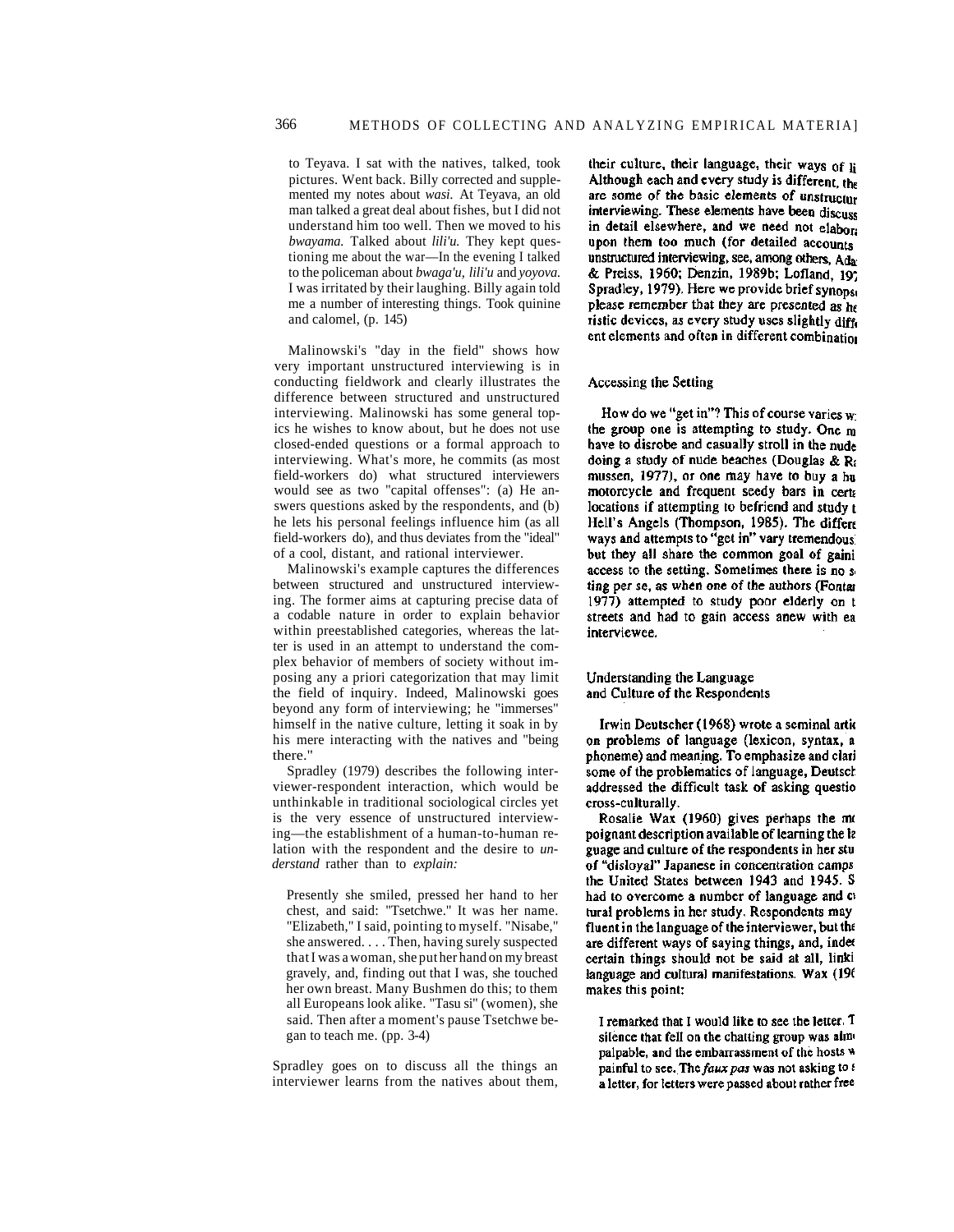It rested on the fact that one did not give a Caucasian a letter in which the "disloyal" statement of a friend might be expressed, (p. 172)

Some researchers, especially in anthropological interviews, tend to rely on interpreters, and thus become vulnerable to an added layer of meanings, biases, and interpretations that may lead to disastrous misunderstanding (Freeman, 1983). At times, a specific jargon, such as the medical metalanguage of physicians, may be a code that is hard for nonmembers to understand.

## Deciding on How to Present Oneself

Do we present ourselves as representatives from academia studying medical students (Becker, 1956)? Do we approach an interview as a woman-towoman discussion (Spradley, 1979)? Do we "dress down" to look like the respondents (Fontana, 1977; Thompson, 1985)? Do we represent the colonial culture (Malinowski, 1922) or do we humbly present ourselves as "learners" (Wax, I960)? The decision of how to present oneself is very important, because after one's presentational self is "cast" it leaves a profound impression on the respondents and has great influence on the success (or failure) of the study. Sometimes, inadvertently, the researcher's presentational self may be misrepresented, as John Johnson (1976) discovered in studying a welfare office, when some of the employees assumed he was a "spy" for management despite his best efforts to convince them of the contrary.

## Locating an Informant

The researcher must find an insider, a member of the group studied, willing to be an informant and to act as a guide to and translator of cultural mores and, at times, jargon or language. Although interviews can be conducted without an informant, a researcher can save much time and avoid many mistakes if a good informant becomes available. The "classic" sociological informant is Doc in William Foote Whyte's Street Corner Society (1943). Without Doc's help and guidance, it is doubtful that Whyte would have been able to learn about his subjects to the level he did. Very instructive is Paul Rabinow's (1977) discussion of his relation with his main informant, Abd al-Malik ben Lahcen. Malik acted as a translator but<br>also beni also provided Rabinow with access to the cultural Ways of the subjects, and by his actions provided<br>lisiahts for the subjects, and by his actions provided insights for Rabinow to the vast differences bethree a University of Chicago researcher and a<br>three a University of Chicago researcher and a native Moroccan.

#### Gaining Trust

Survey researchers asking respondents whether or not they would favor the establishment of a nuclear dump in their state (Frey, 1993) do not have too much work to do in the way of gaining trust; respondents have opinions about nuclear dumps and are very willing to express them, sometimes forcefully. But what about asking respondents about their frequency of sexual intercourse or their preferred birth-control practices? That is clearly a different story, and one needs to establish some trust with such respondents (Cicourel, 1974). Paul Rasmussen (1989) had to spend months as a "wallflower" in the waiting room of a massage parlor before any of the masseuses gained enough trust in him to divulge to him, in unstructured interviews, the nature of their "massage" relations with clients. Gaining trust is essential to an interviewer's success, and even once it is gained trust can be very fragile indeed; *any faux pas* by the researcher may destroy days, weeks, or months of painstakingly gained trust.

## Establishing Rapport

Because the goal of unstructured interviewing is *understanding,* it becomes paramount for the researcher to establish rapport. He or she must be able to put him- or herself in the role of the respondents and attempt to see the situation from their perspective, rather than impose the world of academia and preconceptions upon them. Close rapport with respondents opens doors to more informed research, but it may also create problems, as the researcher may become a spokesperson for the group studied, losing his or her distance and objectivity, or may "go native" and become a member of the group and forgo the academic role. At times, what the researcher may feel is good rapport turns out not to be, as Thompson (1985) found out in a nightmarish way when he was subjected to a brutal beating by the Hell's Angels just as his study of them was coming to a close. At the other end of the spectrum, some researchers may never feel they have good rapport with subjects; for example, Malinowski (1989) always mistrusted the motives of the natives and at times was troubled by what he saw as their brutish sensuality or angered by their outright lying or deception: "After lunch I [carried] yellow calico and spoke about the *baloma.* I made a small *sagali,* Navavile. I *was fed up* with the *niggers"* (p. 154).

## Collecting Empirical Materials

Being out in the field does not afford one the luxury of videotapes, soundproof rooms, and highquality recording equipment. Lofland (1971)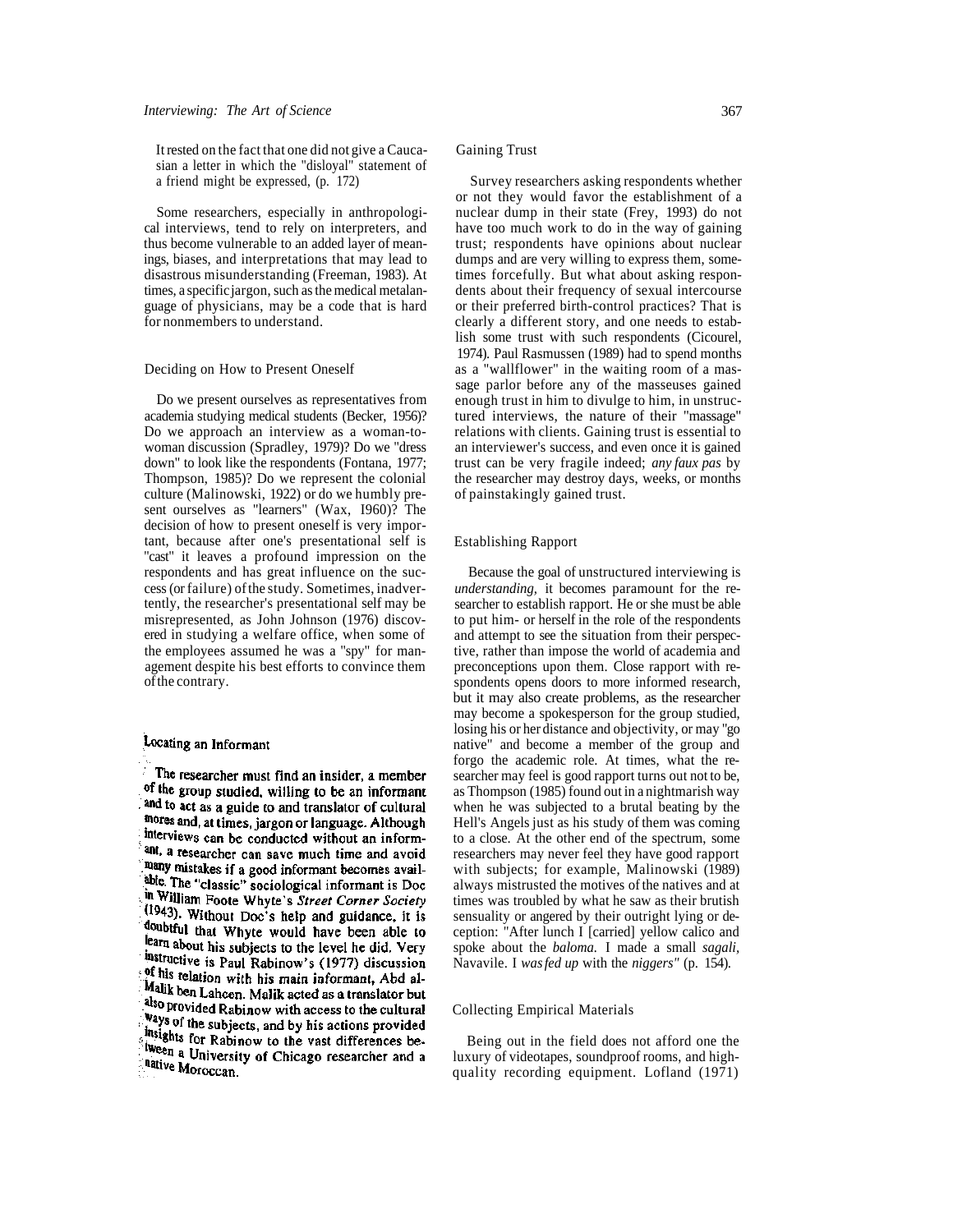provides detailed information on doing and writing up interviews and on the types of field notes one ought to take and how to organize them. Yet often one must make do; the "tales" of field-workers' attempts to make field notes range from holding a miniature tape recorder as inconspicuously as possible to taking mental notes and then rushing to the privacy of a bathroom to jot them down, on toilet paper at times. We agree with Lofland (1971) that regardless of the circumstances one ought to (a) take notes regularly and promptly; (b) write everything down, no matter how unimportant it may seem at the time; (c) try to be as inconspicuous as possible in note taking; and (d) analyze one's notes frequently.

## **Other Types of Unstructured Interviewing**

We will consider the issue of interpreting and reporting empirical materials later in this chapter. Now we will briefly outline some different types of unstructured interviews.

#### Oral History

The oral history does not differ from the unstructured interview methodologically, but in purpose. Oral collection of historical material goes back to ancient days, although its modern formal organization can be traced to 1948, when Allan Nevins began the Oral History Project at Columbia University (Starr, 1984, p. 4). Oral history captures a variety of people's lives, from common folks talking about their jobs, as in Studs Terkel's *Working* (1975), to historical recollections of famous people, such as President Harry Truman in Merle Miller's *Plain Speaking* (see Starr, 1984). Often, oral history transcripts are not published but may be found in libraries, silent memoirs awaiting someone to rummage through them and bring their testimony to life.

Often oral history is a way to reach groups and individuals who have been ignored, oppressed, and/or forgotten. A classic example is the work of Lomax and Lomax (1934/1966), who used ballads and folk songs as verbal expressions and cultural commentaries on "the cowboy, the miner, the tramp, the lumberjack, the Forty-niner, the soldier, the sailor, the Plantation Negro" (p. xxvii). Also, the forgotten people involved in the Vietnam War—blacks (Terry, 1984) and women (Fontana & Collins, 1993; Marshall, 1987)—have been brought to the fore through their personal accounts.

Recently, oral history has found popularity among feminists (Gluck & Patai, 1991) as a way to understand and bring forth the history of women in culture that has traditionally relied on a masculii interpretation: "Refusing to be rendered histoi cally voiceless any longer, women are creating new history—using our own voices and expe; ences" (Gluck, 1984, p. 222). The attempt conti ues, through the use of oral history to reconne to the women missing in history and the wom> who are missing in their own histories, to captu the work of women, the lives and experiences women, and the social and personal meanings women (Gluck & Patai, 1991; Reinharz, 1992)

## Creative Interviewing

Close to oral history but used more conventio ally as a sociological tool is Jack Douglas's (198 "creative interviewing." Douglas argues again the "how-to" ways to conduct interviews becau unstructured interviews take place in the large situational everyday world of members of socie Thus interviewing and interviewers must necess. ily be creative, forget "how-to" rules, and ad: themselves to the ever-changing situations the face. Like oral historians, Douglas sees intviewing as collecting oral reports from the me bers of society. These reports go well beyond t length of conventional unstructured intervie and may become "life histories," taking multip sessions over many days with the subject(s). "F getting the rules" in creative interviewing allo research subjects to express themselves more free and thus to have a greater voice both in the search process and in the research report.

#### Postmodern Interviewing

Douglas's concern with the important role play by the interviewer qua human being, which is a shared by the feminist oral historians, becam paramount element of postmodern anthropo gists and sociologists in the mid-1980s. Man and Fischer (1986) address ethnography at lar but their discussion is very germane to unstr tured interviewing because, as we have seen constitutes the major way of collecting data fieldwork. Marcus and Fischer voice reflex concerns about the ways in which the researc influences the study, in both the methods of d collection and the techniques of reporting fi ings; this concern leads to new ways to cond interviews in the hope of minimizing the in viewer's influence. This influence, of course, C not be eliminated, but it can be neutralized if assumptions and premises are made as clear possible.

One way to do this is through *polyphonic* in viewing, in which the voices of the subjects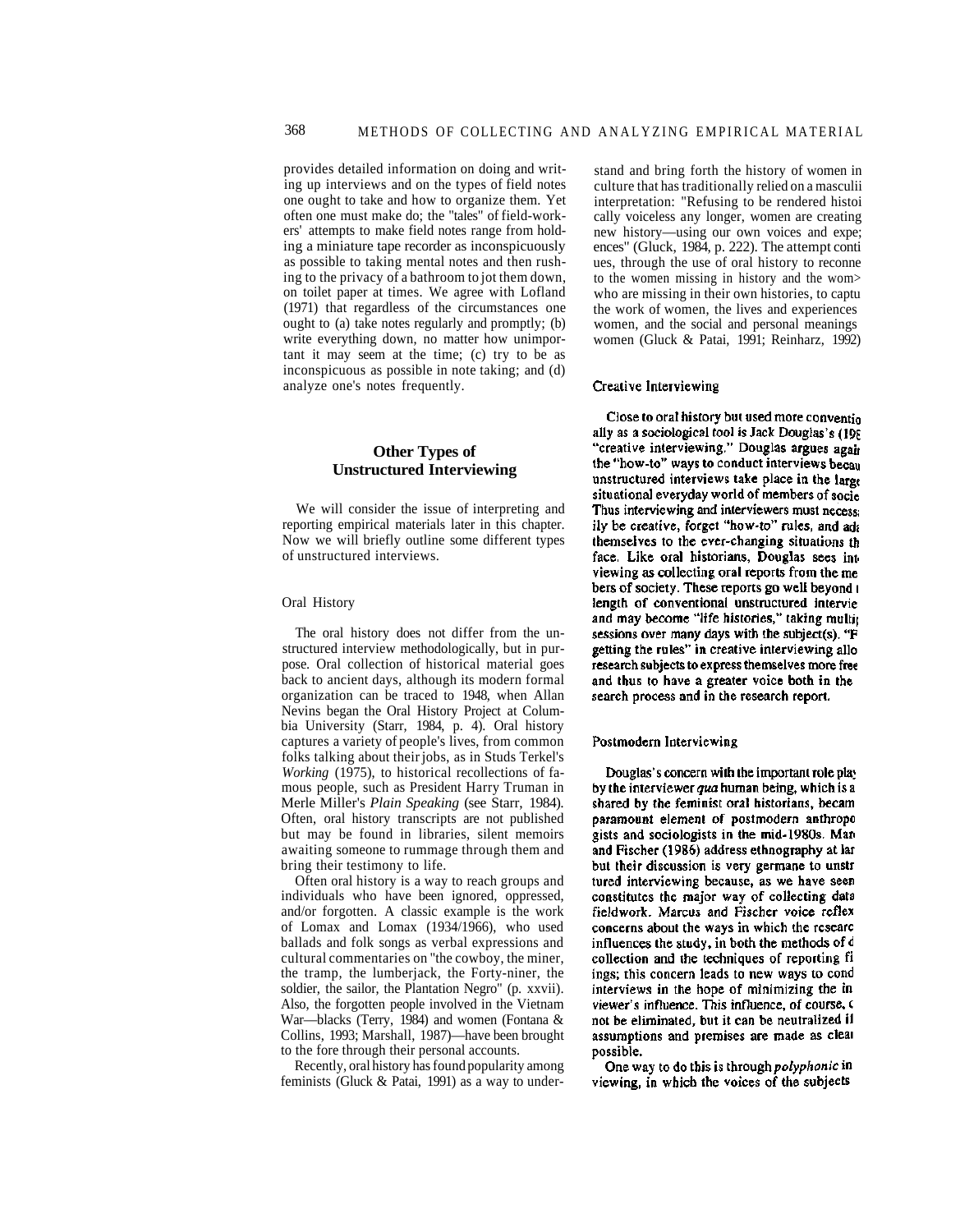recorded with minimal influence from the researcher and are not collapsed together and reported as one, through the interpretation of the researcher. Instead, the multiple perspectives of the various subjects are reported and differences and problems encountered are discussed, rather than glossed over (see Krieger, 1983). *Interpretive* interactionism follows in the footsteps of creative and polyphonic interviewing, but, borrowing from James Joyce, adds a new element, that of epiphanies, described as "those interactional moments that leave marks on people's lives [and] have the potential for creating transformational experiences for the person" (Denzin, 1989a, p. 15). Thus the topic of inquiry becomes dramatized by the focus on existential moments in people's lives, producing richer and more meaningful data. *Critical ethnography* (and interviewing) (Giroux, 1992; Lincoln & Cuba, 1985) relies on critical theory; it is ethnography that accounts for the historical, social, and economical situations. Critical ethnographers realize the strictures caused by these situations and their value-laden agendas. Critical ethnographers see themselves as blue-collar "cultural workers" (Giroux, 1992) attempting to broaden the political dimensions of cultural work while undermining existing oppressive systems. Finally, as postmodernists seek new ways of understanding and reporting data, some are combining visual and written modes of communication. Ulmer (1989) introduces the concept of *oralysis,* "referring to the ways in which oral forms, derived from everyday life, are, with the recording powers of video, applied to the analytical tasks associated with literate forms" (p. xi). In oralysis, the traditional product of interviewing, talk, is coupled with the visual, providing, according to Ulmer, a product more consonant with a society that is dominated by the medium of television. Becker (1981) also engages in visual/written sociological commentaries, as does Douglas Harper (1982). The journal *Visual Sociology* is devoted to such commentaries.

## **Gendered Interviews**

The housewife goes into a well-stocked store to look for a frying pan. Her thinking probably does not proceed exactly this way, but it is helpful to think of the many possible two-way choices she might make: Cast iron or aluminum? Thick or thin? Metal or wooden handle? Covered or not? Deep or shallow? Large or small? This brand or that? Reasonable or too high in price? To buy or not? Cash or charge? Have it delivered or carry it.... The two-way question is simplicity itself when it comes to recording answers and tabulating them. (Payne, 1951, pp. 55-56)

This quote represents the prevalent paternalistic attitude toward women in interviewing (see Oakley, 1981, p. 39) as well as the paradigmatic concern with coding answers and therefore presenting limited, dichotomous choices. Apart from a tendency to be condescending toward women, the traditional interview paradigm does not account for gendered differences. In fact, Babbie's classic text *The Practice of Social Research* (1992) briefly references gender only three times and says nothing about the influence of gender on interviews. As Ann Oakley (1981) cogently points out, both the interviewers and the respondents are considered faceless and invisible, and they must be if the paradigmatic assumption of gathering value-free data is to be maintained. Yet, as Denzin (1989a, p. 116) tells us, "gender filters knowledge"; that is, the sex of the interviewer and of the respondent does make a difference, as the interview takes place within the cultural boundaries of a paternalistic social system in which masculine identities are differentiated from feminine ones.

In typical interviews there exists a hierarchical relation, with the respondent being in the subordinate position. The interviewer is instructed to be courteous, friendly, and pleasant:

The interviewer's manner should be friendly, courteous, conversational and unbiased. He should be neither too grim nor too effusive; neither too talkative nor too timid. The idea should be to put the respondent at ease, *so that he will talk freely and fully.* (Selltiz, Jahoda, Deutsch, & Cook, 1965, p. 576; emphasis added)

Yet, as the last above-quoted line shows, this demeanor is a ruse to gain the trust and confidence of the respondent without reciprocating in any way. Interviewers are not to give their own opinions and are to evade direct questions. What seems to be a conversation is really a one-way pseudoconversation, raising the ethical dilemma (Fine, 1983-1984) of studying people for opportunistic reasons. When the respondent is female the interview presents added problems, because the preestablished format directed at information relevant for the study tends both to ignore the respondent's own concerns and to curtail any attempts to digress and elaborate. This format also stymies any revelation of personal feelings and emotions.

Warren (1988) discusses problems of gender in both anthropological and sociological fieldwork, and many of them apply to the ethnographic interview. Some of these problems are the traditional ones of entree and trust, which may be heightened by the sex of the interviewer, especially in highly sex-segregated societies: "I never witnessed any ceremonies that were barred to women. Whenever I visited compounds I sat with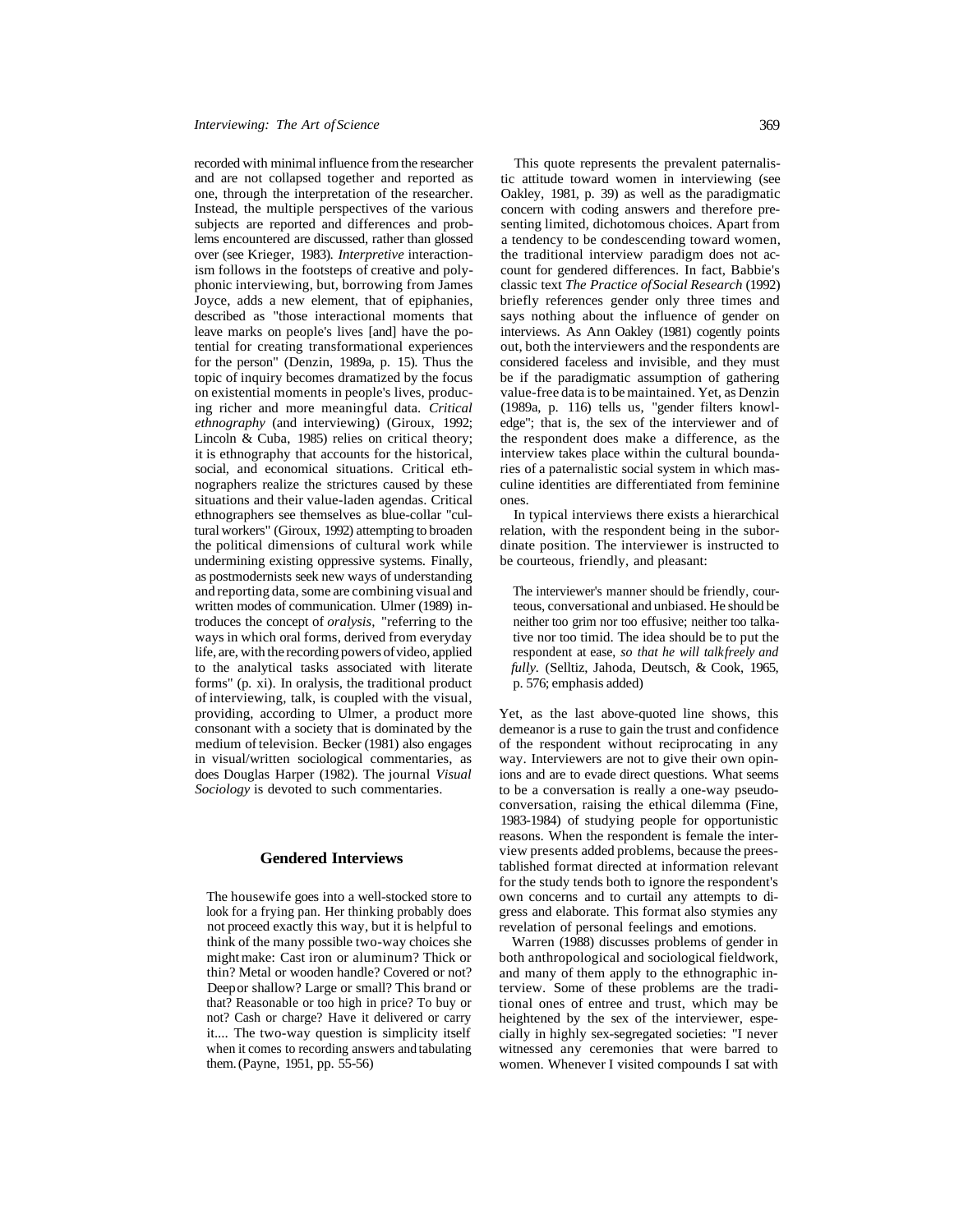the women while the men gathered in the parlors or in front of the compound. .. . I never entered any of the places where men sat around to drink beer or palm wine and to chat" (Sudarkasa, 1986; quoted in Warren, 1988, p. 16).

Solutions to the problem have been to view the female anthropologist as androgyne or to grant her honorary male status for the duration of her research. Warren (1988) points to some advantages of being female and therefore seen as harmless or invisible; Hanna Papanek (1964) addresses the greater role flexibility of women interviewers in countries where women are secluded. Other problems concern the researcher's status or race and the context of the interview; again, these problems are magnified for female researchers in a paternalistic world. Female interviewers at times face the added burden of sexual overtures or covert sexual hassle (Warren, 1988, p. 33), or are considered low-status strangers (Daniels, 1967).

Feminist researchers have suggested ways to circumvent the traditional interviewing paradigm. It has been suggested that interviewing is a masculine paradigm (Oakley, 1981), embedded in a masculine culture and stressing masculine traits while at the same time excluding from interviewing traits such as sensitivity, emotionality, and others that are culturally viewed as feminine.

There is a growing reluctance, especially among female researchers (Oakley, 1981; Reinharz, 1992; Smith, 1987), to continue interviewing women as "objects," with little or no regard for them as individuals. Whereas this reluctance stems from moral and ethical issues, it is also very relevant methodologically. As Oakley (1981) points out, in interviewing there is "no intimacy without reciprocity" (p. 49). Thus the emphasis is shifting to allow the development of a closer relation between interviewer and respondent, attempting to minimize status differences and doing away with the traditional hierarchical situation in interviewing. Interviewers can show their human side and answer questions and express feelings. Methodologically, this new approach provides a greater spectrum of responses and a greater insight into respondents—or "participants," to avoid the hierarchical pitfall (Reinharz, 1992, p. 22)—because it encourages them to control the sequencing and the language of the interview and also allows them the freedom of open-ended responses (Oakley, 1981; Reinharz, 1992; Smith, 1987). Thus: "Women were always . . . encouraged to 'digress' into details of their personal histories and to recount anecdotes of their working lives. Much important information was gathered in this way" (Yeandle, 1984; quoted in Rienharz, 1992, p. 25).

This commitment to maintaining the integrity of the phenomena and preserving the viewpoint of the subjects as expressed in their everyday language is akin to phenomenological and existential sociologies (Douglas & Johnson, 197 Kotarba & Fontana, 1984) and also reflects f concern of postmodern ethnographers (Marcus Fischer, 1986). The differences are (a) the heighened moral concern for subjects/participants; ( the attempt to redress the male-female hierarci and existing paternalistic power structure;  $(c)$  f paramount importance placed upon membershi as the effectiveness of male researchers in inte viewing female subjects has been largely discre ited; and (d) the realization that the old "di tanced" style of interviewing cuts the subject involvement drastically and, thus, rather than pi ing us an "objective" interview, gives us a on sided and therefore inaccurate picture.

Some feminist sociologists have gone bevor the concern with interviewing or fieldwork itself. Laurel Richardson (1992) is striving f new forms of expression to report findings a has presented some of her fieldwork in the for of poetry. Patricia Clough (1992) questions t whole enterprise of fieldwork under the curre paradigm and calls for a reassessment of the who sociological enterprise and for a rereading of e isting sociological texts in a light that is not manby paternalistic bias. These researchers' voic echo the concern of Dorothy Smith (1987), wl eloquently states:

The problem [of a research project] and its  $p_i$ ticular solution are analogous to those by whi fresco painters solved the problems of representi the different temporal moments of a story in t singular space of the wall. The problem is to pr duce in a two-dimensional space framed as a wal world of action and movement in time. (p. 281)

## **Framing and Interpreting Interviews**

Besides the problem of framing real-life ever in a two-dimensional space, we face the addproblems of how the framing is being done as who is doing the framing. In sociological terr this means that the type of interviewing selecte the techniques used, the ways of recording info mation, all come to bear on the results of t study. Additionally, data must be interpreted a the researcher has a great deal of influence what part of the data will be reported and how will be reported.

#### Framing Interviews

There have been numerous volumes publish on the techniques of structured interviewing (se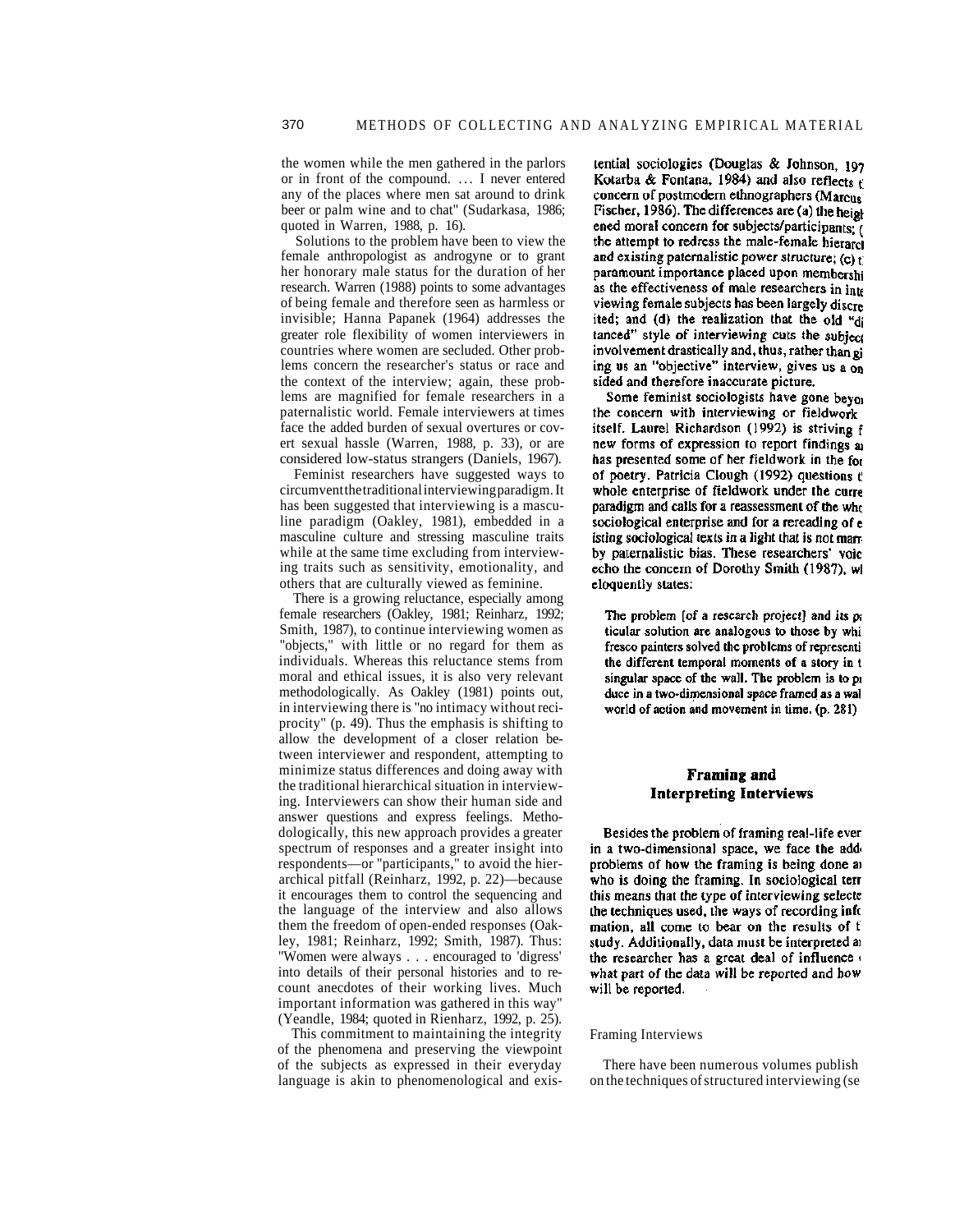among others, Babbie, 1992; Bradburn et al., 1979; Gorden, 1980; Kahn & Cannell, 1957). There is also a voluminous literature on group interviewing, especially in marketing and survey research (for an up-to-date review of literature in this area, see Stewart & Shamdasani, 1990). Recently, the uses of group interviewing have been linked to qualitative sociology also (Frey & Fontana, in press; Morgan, 1988). Unstructured interviewing techniques have been covered abundantly (Denzin, 1989b; Lofland, 1971; Lofland & Lofland, 1984; Spradley, 1979). Also noteworthy is Kuhn's article "The Interview and the Professional Relationship" (1962), in which he considers interview as a "performance" and warns against "mystification," or loss of sincerity in the interview by attempting to overmanage it.

As we have noted, unstructured interviews vary widely, given their informal nature and the nature of the setting, and some eschew any preestablished set of techniques (Douglas, 1985). Yet, there are techniques involved in interviewing, whether one is just being "a nice person" or is following a format. Techniques can be varied to meet various situations, and varying one's techniques is known as employing tactics. Traditional techniques tell us that the researcher is involved in an informal conversation with the respondent, thus he or she must maintain a tone of "friendly" chat while trying to remain close to the guidelines of the topics of inquiry he or she has in mind. The researcher begins by "breaking the ice" with general questions and gradually moves on to more specific ones, while also, as inconspicuously as possible, asking questions intended to check the veracity of statements made by the respondent. The researcher, again according to traditional techniques, should avoid getting involved in a "real" conversation in which he or she answers questions asked by the respondent or provides personal opinions on the matters discussed. One avoids getting trapped" by shrugging off the relevance of one's opinions (e.g., "It doesn't matter how I feel, it's your opinion that's important") or by feigning ignorance (e.g., "I really don't know enough about this to say anything—you're the expert"). Of course, as noted in the above discussion on gendered interviewing, the researcher may Deject these outdated techniques and "come down"  $\begin{pmatrix} 0 \\ 0 \end{pmatrix}$ ,  $k^{\nu}$ gl <sup>o</sup>f <sup>the</sup> respondent and engage in a real" conversation with "give and take" and em-Pathic understanding (see Daniels, 1983). This makes the interview more honest, morally sound, reliable, because it treats the respondent as an f^ual, allows him or her to express personal feelgs, and therefore presents a more "realistic"  $\int_{\text{int}}^{\text{Unte,} } \text{tan}^2 \text{n} \cdot \text{tan}^2 \text{tan}^2 \text{n} \cdot \text{tan}^2 \text{n} \cdot \text{tan}^2 \text{n} \cdot \text{tan}^2 \text{n} \cdot \text{tan}^2 \text{n} \cdot \text{tan}^2 \text{n} \cdot \text{tan}^2 \text{n} \cdot \text{tan}^2 \text{n} \cdot \text{tan}^2 \text{n} \cdot \text{tan}^2 \text{n} \cdot \text{tan}^2 \text{n} \cdot \text{tan}^2 \text{n} \cdot \text{tan}^2 \text{n} \cdot \text{tan}^2 \text{n} \cdot \$ Ure tna<sub>n</sub> can be uncovered using traditional

{  $\cdot$   $\cdot$  Use  $\circ$  language and specific terms is very Portant for creating a "sharedness of meanings" in which both interviewer and respondent understand the contextual nature of the interview. For instance, in studying nude beaches, Douglas and Rasmussen (1977) discovered that the term "nude beach virgin" had nothing to do with chastity, but referred to the fact that a person's buttocks were white, thus indicating to others that he or she was a newcomer to the nude beach. Language is also important in delineating the type of question (broad, narrow, leading, instructive, and so on). Unstructured conversation, mere chitchat, listening to others without taking notes or trying to direct the conversation is also important to establish rapport and immerse oneself in the situation, while gathering a store of "tacit knowledge" about the people and the culture being studied (see our discussion of Malinowski above).

Nonverbal elements are also important in interviewing. There are basically four kinds of nonverbal technique:

*Proxemic* communication is the use of interpersonal space to communicate attitudes, *chronemics* communication is the use of pacing of speech and length of silence in conversation, *kinesic* communication includes any body movements or postures, and *paralinguistic* communication includes all the variations in volume, pitch and quality of voice. (Gorden, 1980, p. 335)

All of these are very important for the researcher and the researched alike, because nonverbal communication both informs and sets the tone for the interview. Looks, body postures, long silences, the way one dresses—all are significant in the interactional interview situation. Goffman (1959, 1971) has explored in detail the importance of nonverbal features in interaction as well as the consonance between verbal and nonverbal features. An amusing example of the wrong use of nonverbal communication is provided by Thompson (1985). Because he was attempting to be allowed to study the Hell's Angels as a participant observer, he began to frequent their hangouts, dress the part, and speak the proper jargon. He even bought a motorcycle—however, he got into trouble by buying a British model; he had failed to realize that for true-blue Angels, only a Harley-Davidson will do.

Finally, techniques vary with the group being interviewed. One will need a different approach for interviewing children (Fine & Sandstrom, 1988) from that required for interviewing widows (Lopata, 1980); drug dealers will not wish to be interviewed at all (Adler, 1985). The researcher must adapt to the world of the individuals studied and try to share their concerns and outlooks. Only by doing so can he or she learn anything at all. As Patricia Adler (1985) slowly and painfully discovered, it is not easy to gain the trust of drug dealers so that they will allow you to interview them.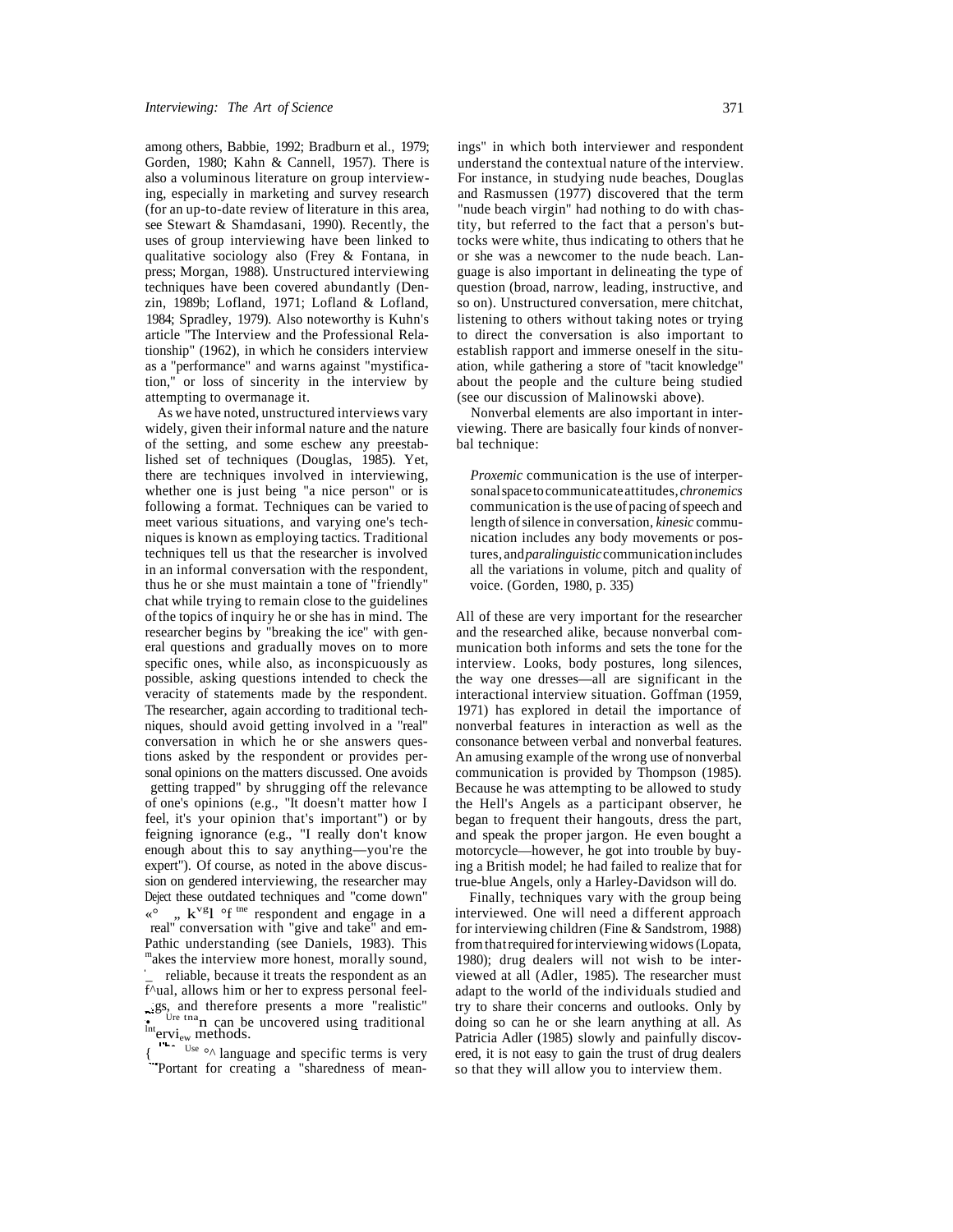#### Interpreting Interviews

Many studies using unstructured interviews are not reflexive enough about the interpreting process; common platitudes proclaim that data speak for themselves, that the researcher is neutral, unbiased, and "invisible." Data reported tend to flow nicely, there are no contradictory data and no mention of what data were excluded and/or why. Improprieties never happen and the main concern seems to be the proper, if unreflexive, filing, analyzing, and reporting of events. But anyone who has engaged in fieldwork knows better; no matter how organized the researcher may be, he or she slowly becomes buried under a growing mountain of field notes, transcripts, newspaper clippings, and tape recordings. Traditionally, readers were presented with the researcher's interpretation of the data, cleaned and streamlined and collapsed in rational, noncontradictory accounts. More recently, sociologists have come to grips with the reflexive, problematic, and, at times, contradictory nature of data and with the tremendous, if unspoken, influence of the researcher as an author (see Dickens & Fontana, 1994; Geertz, 1988). What Van Maanen (1988) calls "confessional style" began in earnest in the 1970s (see Johnson, 1976) and has continued unabated to the present day, in a soul cleansing by researchers of problematic feelings and sticky situations in the field. Although perhaps somewhat overdone at times, these "confessions" are very valuable, as they make readers aware of the complex and cumbersome nature of interviewing people in their natural settings and lend a tone of realism and veracity to studies: "Yesterday I slept very late. Got up around 10. The day before I had engaged Omaga, Koupa, and a few others. They didn't come. Again I fell into a rage" (Malinowski, 1967/1989, p. 67).

Showing the human side of the researcher and the problems of unstructured interviewing has taken new forms in deconstructionism (Derrida, 1976), where the influence of the author is brought under scrutiny. The text created by the rendition of events by the researcher is "deconstructed," as his or her biases and taken-for-granted notions are exposed and, at times, alternative ways to look at the data are introduced (Clough, 1992).

Postmodern social researchers, as we have seen, attempt to expose and openly acknowledge the role of the researcher *qua* field-worker and *qua* author. Thus, for instance, Crapanzano (1980) reports Tuhami's accounts, whether they be sociohistorical renditions, dreams, or outright lies, because they all constitute parts of his Morrocan Arab subject's sense of self and personal history. In interviewing Tuhami, Crapanzano learns not only about his subject but about himself:

As Tuhami's interlocutor, I became an active pa ticipant in his life history, even though I rare appear directly in his recitations. Not only did  $\mathbf n$ presence, and my questions, prepare him for it text he was to produce, but they produced what read as a change of consciousness in him. The produced a change of consciousness in me too. W were both jostled from our assumptions about il nature of the everyday world and ourselves a groped for common reference points within th limbo of interchange. (p. 11)

No longer pretending to be faceless subject at invisible researcher, Tuhami and Crapanzano a portrayed as individual human beings with the own personal histories and idiosyncrasies, a we, the readers, learn about two people and ty cultures.

## **Ethical Considerations**

Because the objects of inquiry in interviewi are human beings, extreme care must be taken avoid any harm to them. Traditional ethical cocerns have revolved around the topics of *inform* consent (consent received from the subject aft he or she has been carefully and truthfully i formed about the research), right to privacy (pt tecting the identity of the subject) and protecti from harm (physical, emotional, or any other kin Whereas no sociologist or other social scient would dismiss these three concerns as trivi there are other ethical concerns that are less una imously upheld. The controversy over overt/cc ert fieldwork is more germane to participant o servation, but could include the surreptitious v of tape-recording devices. Warwick and Dougl. for instance, argue for the use of covert methe because they mirror the deceitfulness of ever day-life reality, whereas others, such as Kai Er son, are vehemently opposed to the study of a informed subjects (see Punch, 1986).

Another problematic issue stems from the o gree of involvement on the part of the researci with the group under study. Whyte was asked vote illegally (to vote more than once) duri local elections by the members of the group had gained access to and befriended, gaining th trust. He used "situational ethics," and judged legal infraction to be minor in comparison to loss of his fieldwork if he refused to vote as was asked. Thompson was faced with a m serious possible legal breach. He was terrified having to witness one of the alleged rapes which the Hell's Angels have become notorio but, as he reports, none took place during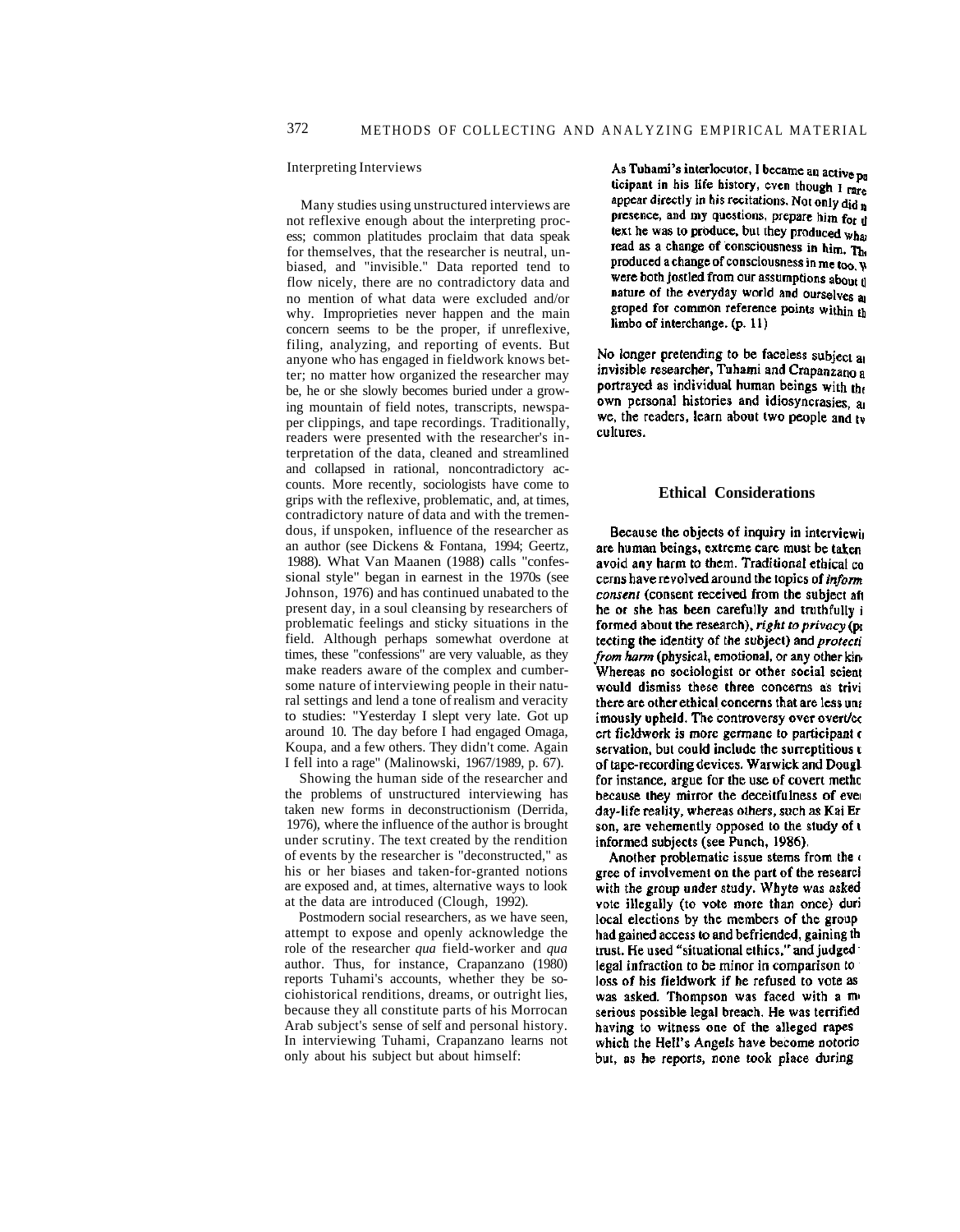earch. The most famous, and probably most lely discussed, case of questionable ethics in alitative sociology is Laud Humphreys's reuch for Tearoom Trade (1970). Humphreys died homosexual encounters in public restrooms parks ("tearooms") by acting as a lookout ("watcheen"). This fact in itself may be seen as ethily incorrect, but it is the following one that has sed many academic eyebrows. Unable to inter-:w the men in the "tearooms," Humphreys rerded their car license plate numbers, which he ed to trace the men to their residences. He then anged his appearance and interviewed many of e men in their homes, without being recognized. Another ethical problem is raised by those who estion the veracity of reports made by researchers. if example, Whyte's (1943) famous study of ilian men in Boston has recently come under vere scrutiny (Boelen, 1992), as some have leged that he portrayed the "Corner Boys" in meaning ways that did not reflect their visions themselves. Whyte's case is still unresolved, it it does illustrate the delicate issue of ethical cisions in the field and in reporting field notes, ten some 50-odd years later!

A growing number of scholars, as we have seen )akley, 1981), feel that most of traditional in-depth iterviewing is unethical, whether wittingly or unittingly, and we agree wholeheartedly. The techiques and tactics of interviewing are really ways of ianipulating respondents while treating them as bjects or numbers rather than individual human eings. Should the quest for objectivity supersede ie human side of those whom we study? Consider re following experience that one of us had:

One day while doing research at the convalescent center, I was talking to one of the aides while she was beginning to change the bedding of one of the patients who had urinated and soaked the bed. He was the old, blind, ex-wrestler confined in the emergency room. Suddenly, the wrestler decided be was not going to cooperate with the aide and began striking violently at the air about him, forlunately missing the aide. Since nobody else was around, I had no choice but to hold the patient pinned down to the bed while the aide proceeded to change the bedding. It was not pleasant: The patient was squirming and yelling horrible threats at the top of his voice; the acid smell of urine was nauseating: I was slowly losing my grip on the much stronger patient, while all along feeling horribly like Chief Bromden when he suffocates the lobotomized Mac Murphy in Ken Kesey's novel. But there was no choice, one just could not sit back and take notes while the patient tore apart the aide. (Fontana, 1977, p. 187; emphasis added)

Clearly, as we move forward with sociology, we<br>cannot, to passphrane what Harbort Planter and cannot, to paraphrase what Herbert Blumer said

so many years ago, let the methods dictate our images of human beings. As Punch (1986) suggests, as field-workers we need to exercise common sense and moral responsibility, and, we would like to add, to our subjects first, to the study next, and to ourselves last.

## **Conclusion**

In this chapter we have outlined the history of interviewing, with its qualitative and quantitative origins. We have looked at structured, group, and various types of unstructured interviewing. We have examined the importance of gender in interviewing and the ways in which framing and interpreting affect interviews. Finally, we have examined the importance of ethics in interviewing.

Clearly, different types of interviewing are suited to different situations. If we wish to find out how many people oppose a nuclear repository, survey research is our best tool, and we can quantify and code the responses and use mathematical models to explain our findings (Frey, 1993). If we are interested in opinions about a given product, a focus group interview will provide us with the most efficient results; if we wish to know and understand about the lives of Palestinian women in the resistance (Gluck, 1991), we need to interview them at length and in depth in an unstructured way.

Many scholars are now realizing that to pit one type of interviewing against another is a futile effort, a leftover from the paradigmatic quantitative/qualitative hostility of past generations. Thus an increasing number of researchers are using multimethod approaches to achieve broader and often better results. This is referred to as *triangulation* (Denzin, 1989b). In triangulating, a researcher may use several methods in different combinations. For instance, group interviewing has long been used to complement survey research and is now being used to complement participant observation (Morgan, 1988).

Interviewing is currently undergoing not only a methodological change but a much deeper one, related to self and other (see Fine, Chapter 4, this volume). The "other" is no longer a distant, aseptic, quantified, sterilized, measured, categorized, and cataloged faceless respondent, but has become a living human being, usually a forgotten or an oppressed one—a black combatant in a Vietnam camp or myriad women, up to now sociologically invisible, finally blossoming to full living color and coming into focus as real persons, as the interviewer recognizes them as such. Also, in learning about the other we learn about the self (Crapanzano, 1980). That is, as we treat the other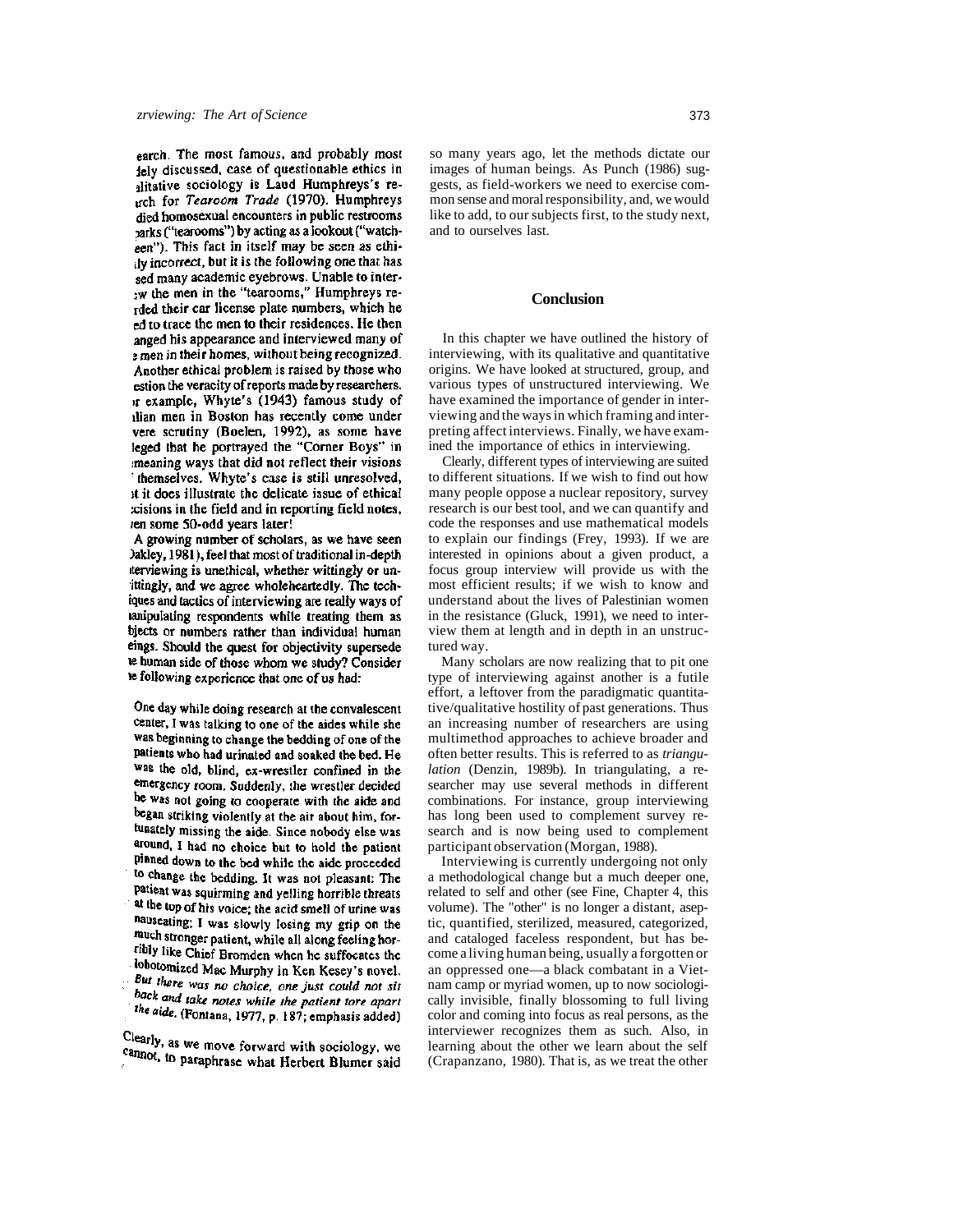as a human being, we can no longer remain objective, faceless interviewers, but become human beings and must disclose ourselves, learning about ourselves as we try to learn about the other.

The brief journey we have taken through the world of interviewing should allow us to be better informed and perhaps more sensitized to the problematics of asking questions for sociological reasons. We must remember that each individual has his or her own social history and an individual perspective on the world. Thus we cannot take our task for granted. As Oakley (1981) notes, "Interviewing is rather like a marriage: everybody knows what it is, an awful lot of people do it, and yet behind each closed front door there is a world of secrets" (p. 41). She is quite correct—we all think we know how to ask questions and talk to people, from common, everyday folks to highly qualified quantophrenic experts. Yet, to learn about people we must remember to treat them as people, and they will uncover their lives to us. As long as many researchers continue to treat respondents as unimportant, faceless individuals whose only contribution is to fill one more boxed response, the answers we, as researchers, will get will be commensurable with the questions we ask and with the way we ask them. We are no different from Gertrude Stein, who, on her deathbed, asked her lifelong companion, Alice B. Toklas, "What is the answer?" And when Alice could not bring herself to speak, Gertrude asked, "Then what is the question?" The question must be asked person-to-person if we want it to be answered fully.

## **References**

- Adams, R. N., & Preiss, J. J. (1960). *Human organizational research: Field relations and techniques.* Homewood, IL: Dorsey.
- Adler, P. (1985). *Wheeling and dealing.* New York: Columbia University Press.
- Anderson, N. (1923). *The hobo: The sociology of the homeless man.* Chicago: University of Chicago Press.
- Babbie, E. (1992). *The practice of social research* (6th ed.). Belmont, CA: Wadsworth.
- Becker, H. S. (1956). Interviewing medical students. *American Journal of Sociology, 62,* 199-201.
- Becker, H. S. (1981). *Exploring society photographically.* Evanston, IL: Northwestern University, Mary and Leigh Block Gallery.
- Benney, M., & Hughes, E. (1956). Of sociology and the interview: Editorial preface. *American Journal of Sociology, 62,* 137-142.
- Blumer, H. (1969). *Symbolic interactionism: Perspective and method.* Englewood Cliffs, NJ: Prentice Hall.
- Blumer, H., with Sutter, A., Smith, R., & Ahmed,  $S$ (1967). The world of youthful drug use. Berkeley. University of California Press.
- Boelen, W. A. M. (1992). Street corner society; Cornerville revisited. Journal of Contemporary Eth. nography, 21, 11-51.
- Bogardus, E. S. (1926). The group interview. Journal of Applied Sociology, 10, 372-382.
- Booth, C. (1902-1903). Life and labour of the people in London. London: Macmillan.
- Bradburn, N. M. (1983). Response effects. In P. H. Rossi, J. D. Wright, & A. B. Anderson (Eds.) Handbook of survey research (pp. 289-328). New York: Academic Press.
- Bradburn, N. M., Sudman, S., & Associates. (1979) Improving interview method and questionnaire de. sign. San Francisco: Jossey-Bass.
- Cicourel, A. (1964). Method and measurement in sociology. New York: Free Press.
- Cicourel, A. (1970). The acquisition of social structure Toward a developmental sociology of language and meaning. In J. D. Douglas (Ed.), Understanding everyday life: Toward a reconstruction of socia knowledge (pp. 136-168). Chicago: Aldine.
- Cicourel, A. (1974). Theory and method in a study a Argentine fertility. New York: John Wiley.
- Clough, P. T. (1992). The end(s) of ethnography: From realism to social criticism. Newbury Park, CA Sage.
- Converse, J. M. (1987). Survey research in the United States: Roots and emergence 1890-1960. Berkeley University of California Press.
- Converse, J. M., & Schuman, H. (1974). Conversation. at random: Survey research as interviewers see h New York: John Wiley.
- Crapanzano, V. (1980). Tuhami: Portrait of a Moroc can. Chicago: University of Chicago Press.
- Daniels, A. K. (1967). The low-caste stranger in social research. In G. Sjoberg (Ed.), Ethics, politics, an social research (pp. 267-296). Cambridge, MA Schenkman.
- Daniels, A. K. (1983). Self-deception and self-discover in field work. Qualitative Sociology, 6, 195-214.
- Denzin, N. K. (1989a). Interpretive interactionism. New bury Park, CA: Sage.
- Denzin, N. K. (1989b). The research act (3rd ed. Englewood Cliffs, NJ: Prentice Hall.
- Desvousges, W. H., & Frey, J. H. (1989). Integratin focus groups and surveys: Examples from env ronmental risk surveys. Journal of Official Stati. tics, 5, 349-363.
- Deutscher, I. (1968). Asking questions cross-culturally Some problems of linguistic comparability. In I S. Becker, B. Geer, D. Riesman, & R. Weiss (Eds. Institutions and the person (pp. 318-341). Ch cago; Aldine.
- Derrida, J. (1976). Of grammatology (G. C. Spiva Trans.). Baltimore: Johns Hopkins University Prest
- Dickens, D., & Fontana, A. (Eds.). (1994). Postmoernism and social inquiry. New York: Guilford.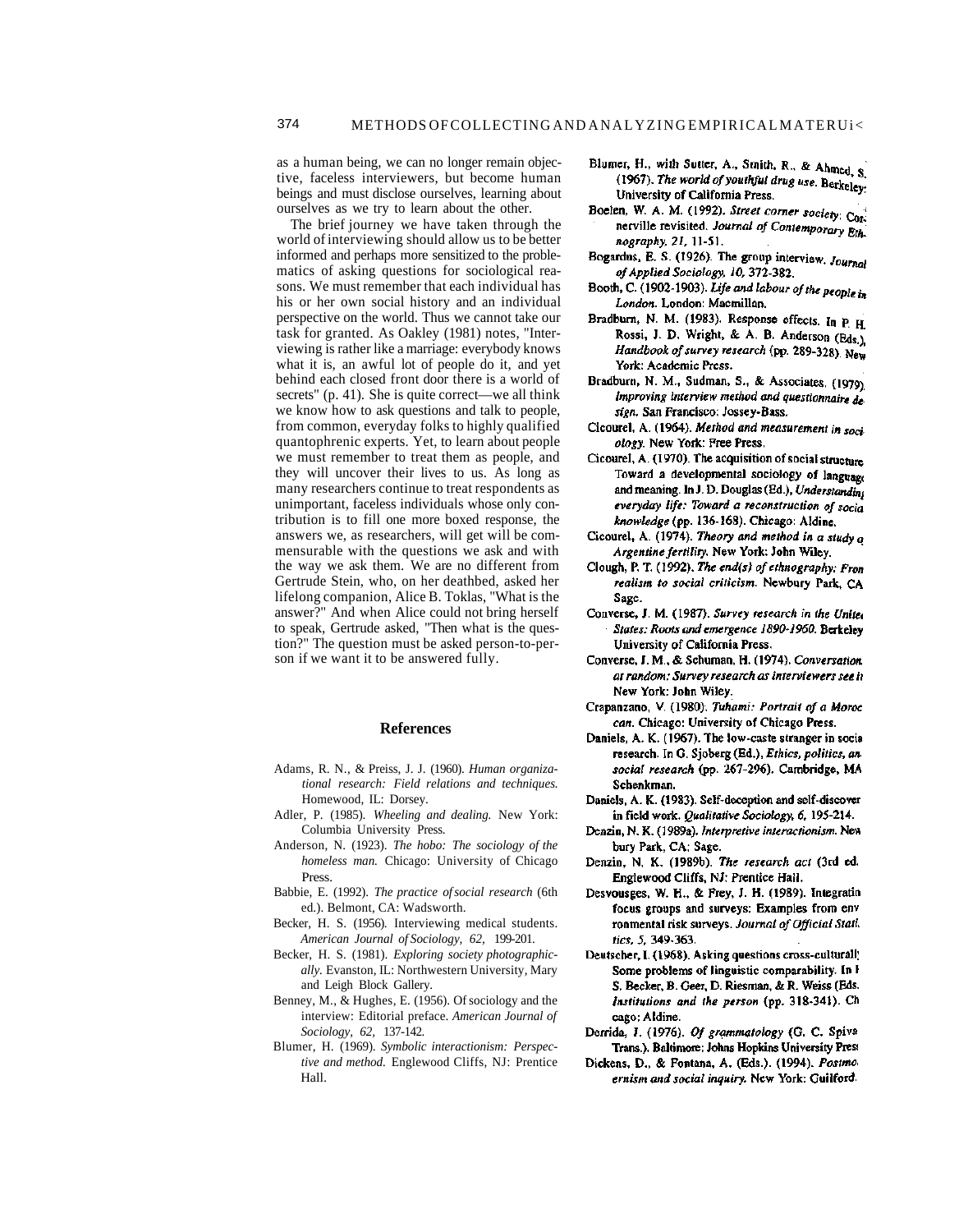- Douglas, J. D. (1985). *Creative interviewing.* Beverly Hills, CA: Sage.
- Douglas, J. D., & Johnson, J. M. (1977). *Existential sociology.* Cambridge, UK: Cambridge University Press.
- Douglas, J. D., & Rasmussen, P., with Flanagan, C. A. (1977). *The nude beach.* Beverly Hills, CA: Sage.
- Du Bois, W. E. B. 1899). *The Philadelphia Negro: A social study.* Philadelphia: Ginn.
- Fine, G. A., & Sandstrom, K. (1988). *Knowing children: Participant observation with minors.* Newbury Park, CA: Sage.
- Fine, M. (1983-1984). Coping with rape: Critical perspectives on consciousness. *Imagination, Cognition and Personality, 3,* 249-267.
- Fontana, A. (1977). The lastfrontier: The social mean*ing of growing old.* Beverly Hills, CA: Sage.
- Fontana, A., & Collins, C. (1993). *The forgotten self-Women in Vietnam.* Paper presented at the annual meeting of the Society for the Study of Symbolic Interaction, Miami, FL.
- Freeman, D. (1983). *Margaret Mead and Samoa: The making and unmaking of an anthropological myth.* Cambridge, MA: Harvard University Press.
- Prey, J. H. (1989). *Survey research by telephone* (2nd ed.). Newbury Park, CA: Sage.
- Frey, J. H. (1993). Risk perception associated with a high-level nuclear waste repository. *Sociological Spectrum.*
- Frey, J. H., & Fontana, A. (1991). The group interview in social research. *Social Science Journal, 28,* 175-187.
- Frey, J. H., & Fontana, A. (in press). *The group interview.* Newbury Park, CA: Sage.
- Garfinkel, H. (1967). *Studies in ethnomethodology.* Englewood Cliffs, NJ: Prentice Hall.
- Geertz, C. (1988). *Works and lives: The anthropologist as author.* Stanford, CA: Stanford University Press.
- Giroux, H. (1992). *Border crossings: Cultural workers and the politics of education.* New York: Routledge.
- Glaser, B. G., & Strauss, A. L. (1967). *The discovery of grounded theory: Strategies for qualitative research.* Chicago: Aldine.
- .Gluck, S. B. (1984). What's so special about women: Women's oral history. In D. Dunaway & W. K. : Baum (Eds.), *Oral history: An interdisciplinary anthology* (pp. 221-237). Nashville, TN: American Association for State and Local History.
- ^Gluck, S. B. (1991). Advocacy oral history: Palestinian women in resistance. In S. B. Gluck & D. Patai (Eds.), *Women's words: The feminist practice of oral history* (pp. 205-220). London: Routledge.
- luck s B., & Patai, D. (Eds.). (1991). *Women's words: \*ne feminist practice of oral history.* London: Routledge.
- offman, E. (1959). *The presentation of self in every-* $G_{\rm M}$ ff<sup>d<ly Ufe<sub>r</sub></sub> Garden Cit<sub>y</sub><sup>,</sup> NY: Anchor.</sup>
- Wman, E. (1971). *Relations in public.* New York: Harper & Row.
- en> R. L. (1980). *Interviewing: Strategy, techniques,*
- *a nd tactics.* Homewood, IL: Dorsey.
- Harper, D. (1982). *Good company.* Chicago: University of Chicago Press.
- Harvey, L. (1987). *Myths of the Chicago school of sociology.* Aldershot, England: Avebury.
- Humphreys, L. (1970). *Tearoom trade: Impersonal sex in public places.* Chicago: Aldine.
- Johnson, J. (1976). *Doing field research.* New York: Free Press.
- Kahn, R., & Cannell, C. F. (1957). *The dynamics of interviewing.* New York: John Wiley.
- Kotarba, J. A., & Fontana, A. (Eds.). (1984). *The existential self in society.* Chicago: University of Chicago Press.
- Krieger, S. (1983). *The mirror dance: Identity in a women's community.* Philadelphia: Temple University Press.
- Kuhn, M. (1962). The interview and the professional relationship. In A. Rose (Ed.), *Human behavior and social processes: An interactionist approach* (pp. 193-206). Boston: Houghton Mifflin.
- Lincoln, Y. S., & Guba, E. G. (1985). *Naturalistic inquiry.* Beverly Hills, CA: Sage.
- Lofland, J. (1971). *Analyzing social settings.* Belmont, CA: Wads worth.
- Lofland, J., & Lofland, L. (1984). *Analyzing social settings: A guide to qualitative observation and analysis* (2nd ed.). Belmont, CA: Wadsworth.
- Lomax, J., & Lomax, A. (1966). *American ballads and folk songs.* New York: Macmillan. (Original work published 1934)
- Lopata, H. Z. (1980). Interviewing American widows. In W. Shaffir, R. Stebbins, & A. Turowetz (Eds.), *Fieldwork experience: Qualitative approaches to social research* (pp. 68-81). New York: St. Martin's.
- Lynd, R. S., & Lynd, H. M. (1929). *Middletown: A study in contemporary American culture.* New York: Harcourt, Brace.
- Lynd, R. S., & Lynd, H. M. (1937). *Middletown in transition: A study in cultural conflicts.* New York: Harcourt, Brace.
- Maccoby, E. E., & Maccoby, N. (1954). The interview: A tool of social science. In G. Lindzey (Ed.), *Handbook of social psychology: Vol. 1. Theory and method* (pp. 449-487). Reading, MA: Addison-Wesley.
- Malinowski, B. (1922). *Argonauts of the western Pacific.* London: Routledge & Kegan Paul.
- Malinowski, B. (1989). *A diary in the strict sense of the term.* Stanford, CA: Stanford University Press. (Original work published 1967)
- Marcus, G. E., & Fischer, M. (1986). *Anthropology as cultural critique: An experimental moment in the human sciences.* Chicago: University of Chicago Press.
- Marshall, K. (1987). *In the combat zone.* New York: Penguin.
- Merton, R. K., Fiske, M., & Kendall, P. L. (1956). *The focused interview.* Glencoe, IL: Free Press.
- Merton, R. K., & Lazarsfeld, P. F. (Eds.). (1950). *Continuities in social research: Studies in the scope*